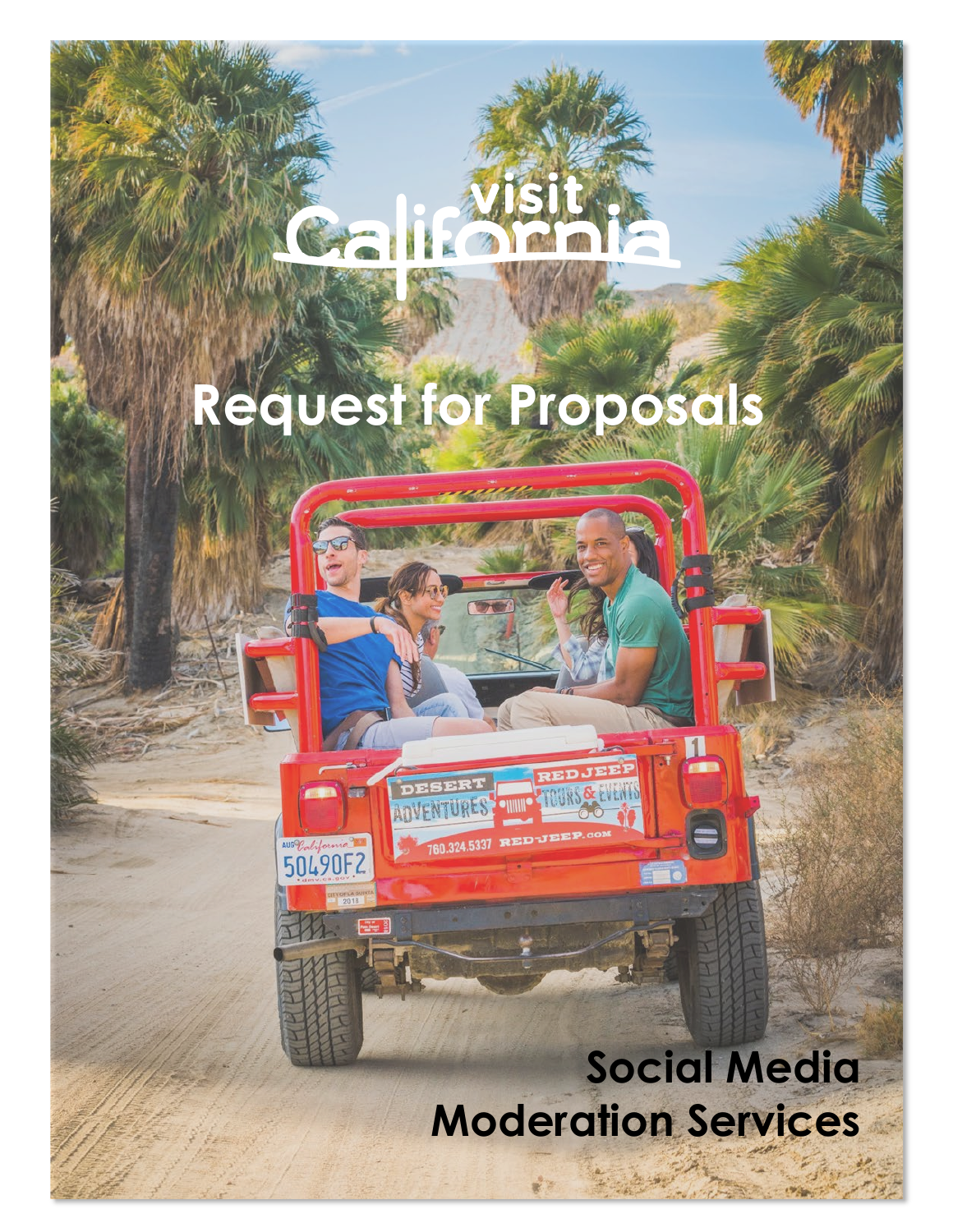

June 1, 2022

To All Prospective Bidders:

Visit California, a privately funded nonprofit corporation, is seeking a qualified company to provide **Social Media Moderation Services** to support our mission of promoting California as a premier travel-destination.

The California Travel and Tourism Commission d.b.a. Visit California is a private non-profit 501(c)6 funded by assessed businesses that have an interest in promoting tourism to California. California Tourism is marketed exclusively by Visit California. The Tourism Assessment Program was created under the California Tourism Marketing Act in 1995 with the passage of SB 256. The legislation authorized self-imposition of an assessment by businesses that benefit from travel and tourism. It also authorized the establishment of a non-profit, public benefit corporation, Visit California, to oversee the promotion of California as a premier travel destination.

Visit California oversees the production of a variety of marketing activities, that may include television and online advertising, content marketing to include Website, social media, content series, visitor publications and maps, cooperative programs with traditional and non-endemic partners, public relations and travel trade programs – all designed to promote California to consumers, media and the travel trade industry. For more details, please visit [http://tourism.visitcalifornia.com](http://tourism.visitcalifornia.com/)  in the "Travel Industry" section.

The total budget for this RFP is, on average, US\$450,000 per year.The annual contract period for the Scope of Work contained within this RFP will be approximately November 1, 2022, to October 31, 2023. Visit California may renew the contract each subsequent year for a three-year period, at its discretion. Visit California reserves the right to adjust the budget and related services.

Attached is an RFP for those capable of meeting minimum requirements and carrying out the scope-of-work. All proposals will be carefully reviewed and evaluated based on the criteria noted in the attached document.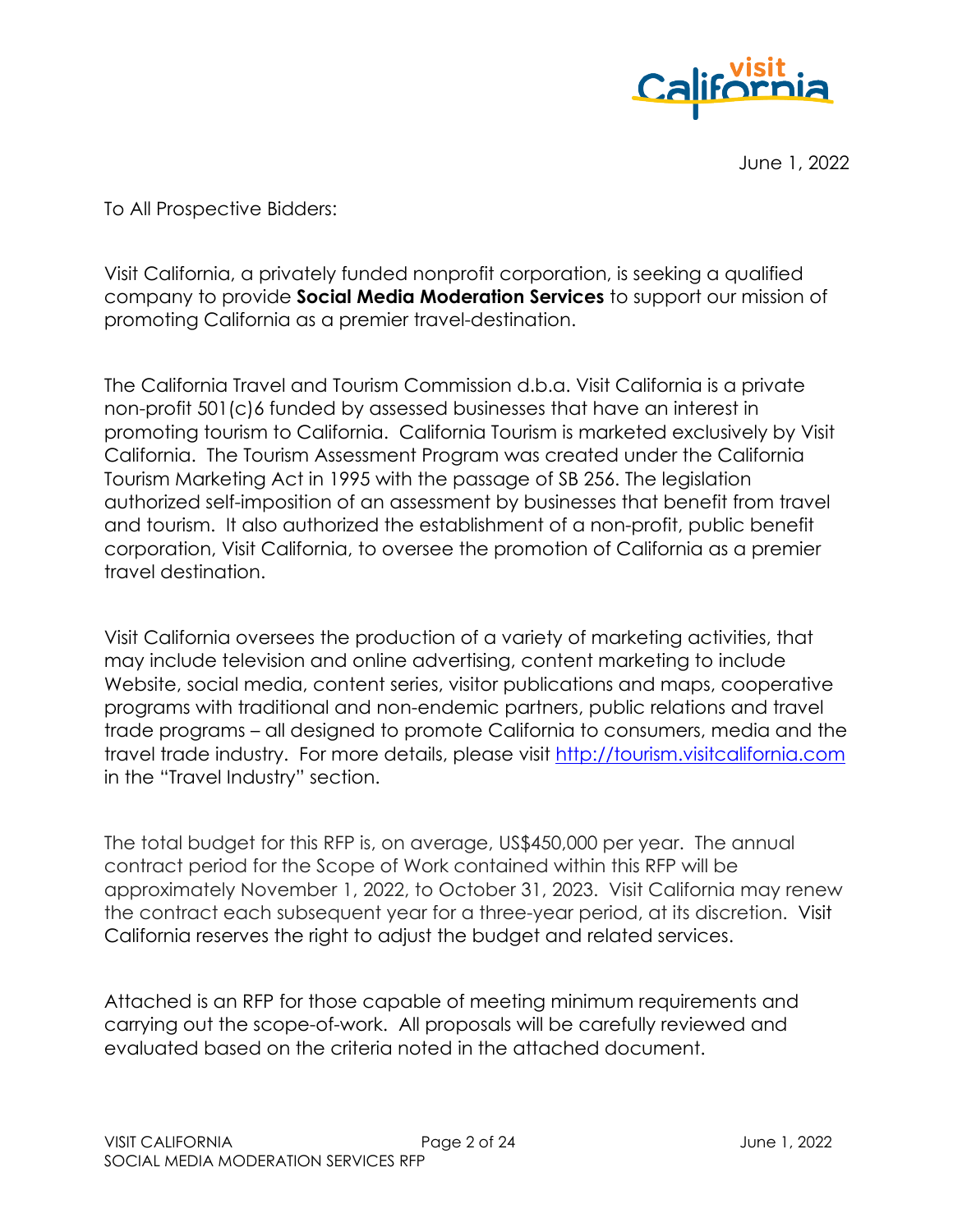

**Notice of Intent to Bid (a non-binding document), as well as any questions you may have to clarify this RFP, are due to Visit California no later than 4:00 p.m., Pacific Standard Time (PST), June 17, 2022.** 

Sincerely,

Constine Dette

Caroline Beteta President and Chief Executive Officer Visit California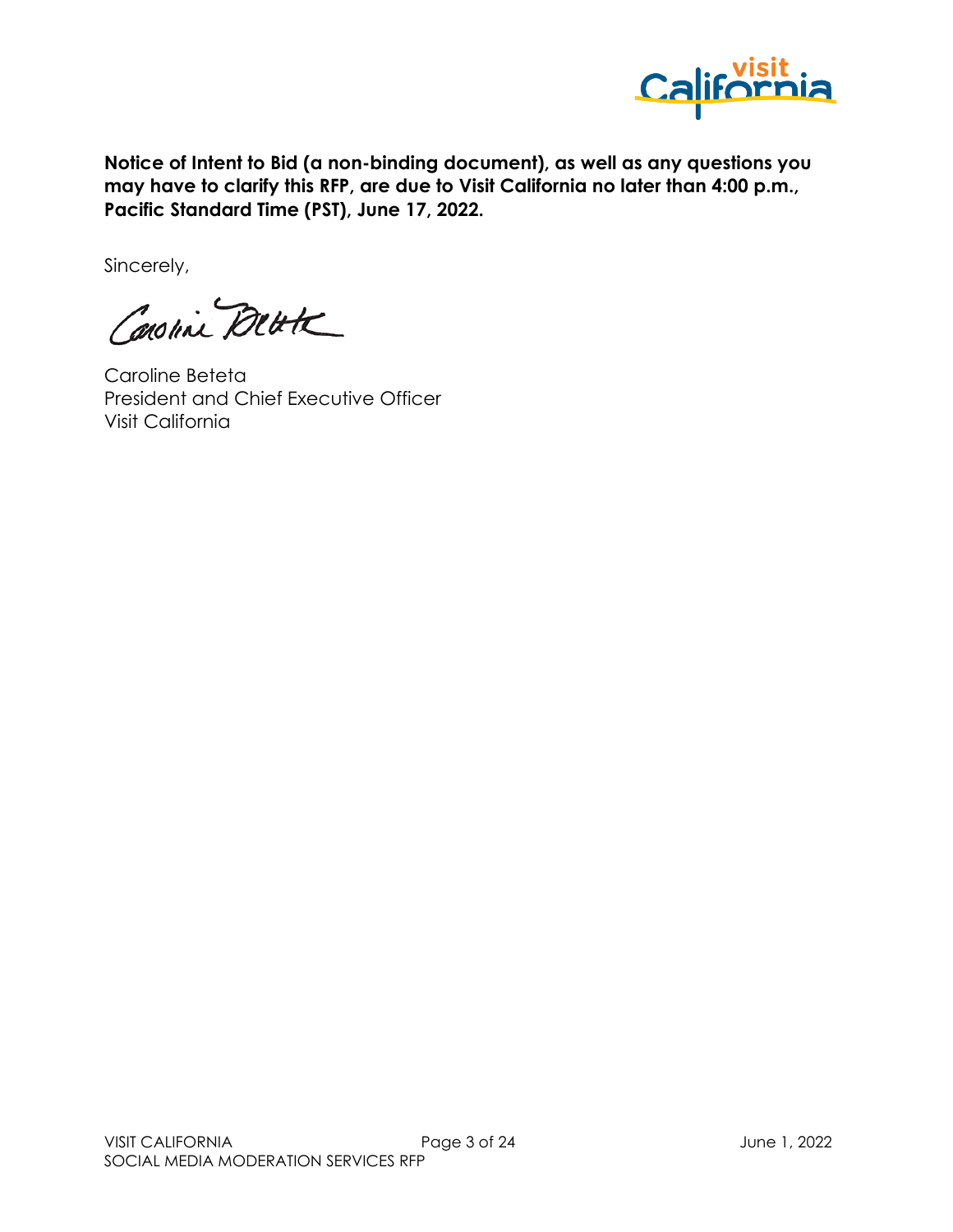

#### **Table of Contents**

| 1. |  |
|----|--|
| 2. |  |
| 3. |  |
| 4. |  |
| 5. |  |
| 6. |  |
| 7. |  |
| 8. |  |
| 9. |  |
|    |  |
|    |  |
|    |  |
|    |  |
|    |  |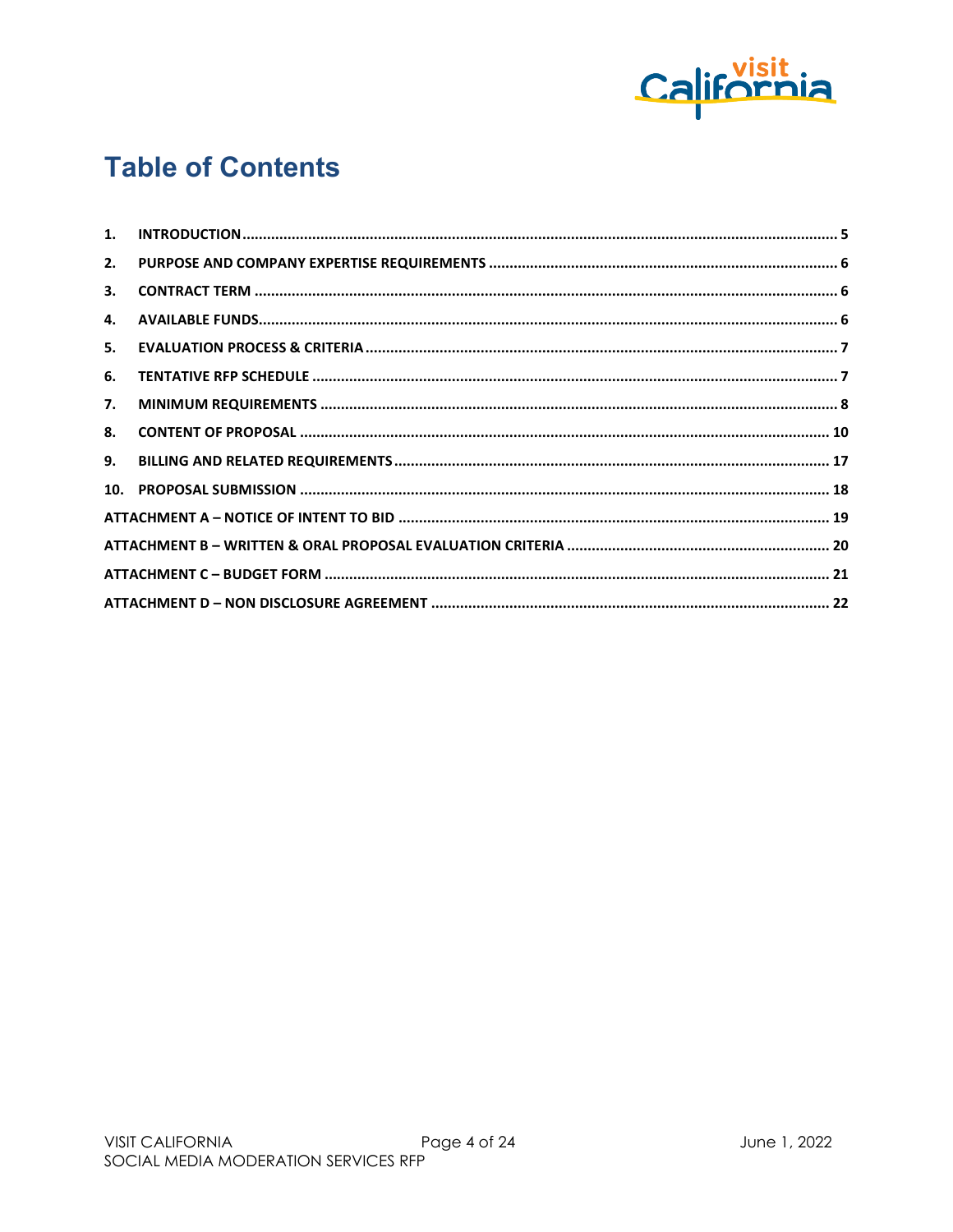

#### <span id="page-4-0"></span>**1. Introduction**

California is the leading visitor destination in the United States peaking at US\$140.6 billion in 2019 for travel and tourism related spending prior to the pandemic. Since 1998, consistent investment in the California Tourism program (a joint marketing venture of Visit California and the California Division of Tourism) has helped to maintain California's position as a top destination in the U.S.

#### **About Visit California**

Visit California is a not-for-profit, 501(c)(6) corporation formed in 1998 to work jointly with the State of California's Office of Tourism to implement the annual Marketing Plan, which promotes California as a premier travel destination. While these two partners (Visit California and Office of Tourism) are separate legal entities, they are commonly referred to jointly as Visit California.

Visit California's marketing budget is directly derived from assessed businesses in the travel and tourism industry, car rental assessment, and a small contribution from the State. Visit California operates under the auspices of the Governor's Office of Business and Economic Development.

Visit California's 37-member board of commissioners is composed of individuals from all 12 designated regions of California. Members represent five principal industry sectors: Accommodations, Restaurants and Retail, Attractions and Recreation, Transportation and Travel Services, and the Passenger Car Rental Industry. 24 of the commissioners are elected by the approximately 18,500 assessed California businesses; the governor appoints 12; and the 37th is the director of the Governor's Office of Business and Economic Development. The Commission meets three times a year to direct Visit California's programs and activities. A 34-member statewide Marketing Advisory Committee also provides input in developing the marketing plan.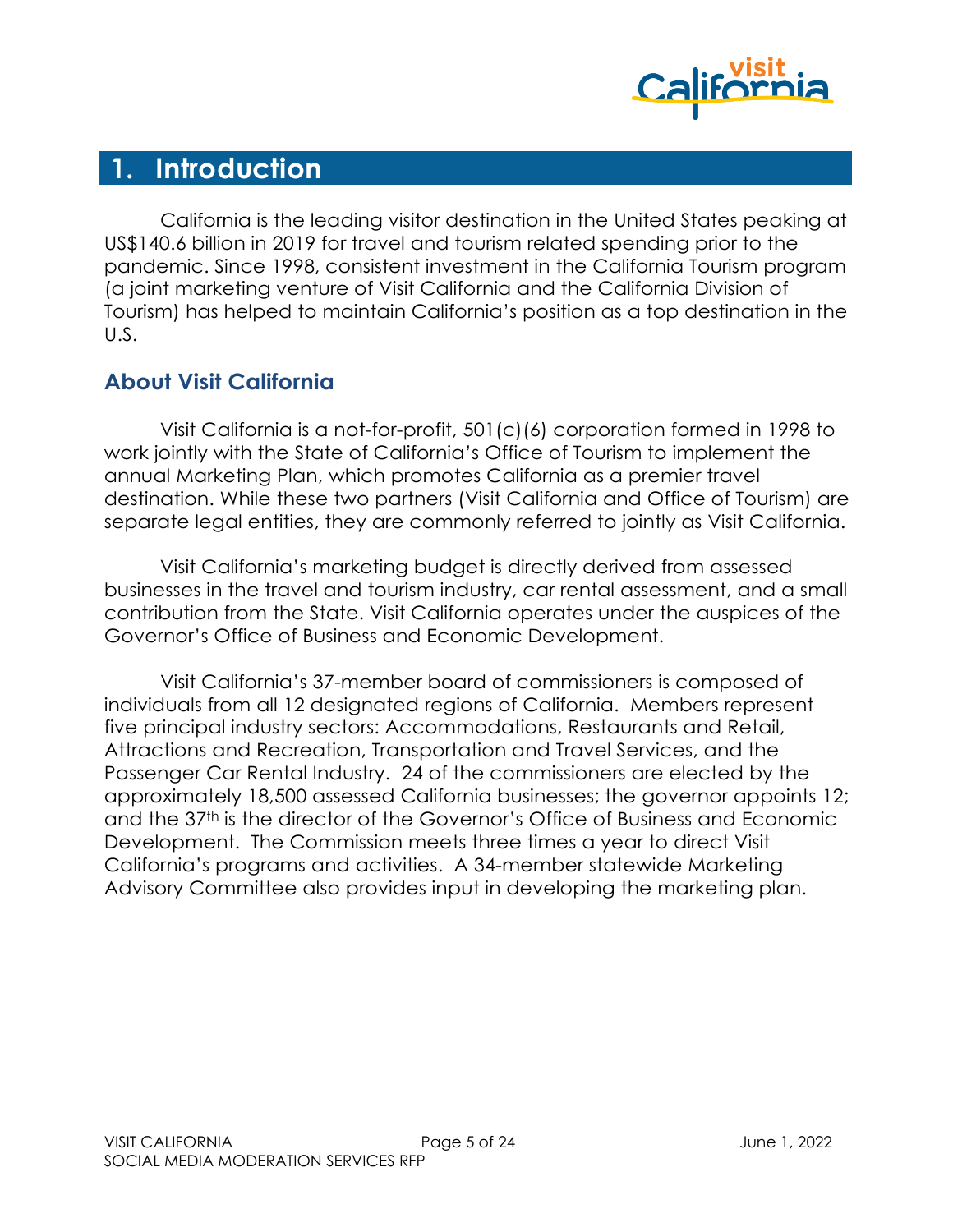

#### <span id="page-5-0"></span>**2. Purpose And Company Expertise Requirements**

#### **2.1 Purpose**

The purpose of this RFP is to seek and retain a qualified company to provide **Social Media Moderation Services** to support our mission of promoting California as a premier travel destination. Moderation services include, but are not limited to, monitoring and reviewing social content on Visit California's channels as well as engaging and responding in conversations.

#### **2.2 Company Expertise**

Your company should be an expert in Social Media Moderation. We require:

- At least five years' experience providing Social Media Moderation services; and
- Minimum global presence within at least Asia, Europe and the Americas.

#### <span id="page-5-1"></span>**3. Contract Term**

The initial contract term shall be one year. Visit California reserves the right to renew its agreement prior to the end of each contract term for a total of three (3) years, provided funding to do so is appropriated for this purpose in subsequent budgets. There will be an oral review approximately six months after the contract date and subsequent reviews annually prior to renewal. Proposed renewals are also assessed according to program direction, funding, and consistency of price and scope of work continuity.

#### <span id="page-5-2"></span>**4. Available Funds**

#### **Visit California will fund the contract up to \$450,000 (USD) annually.**

Visit California reserves the right to adjust both the budget and related services.

The budget for this RFP shall be made in U.S. dollars.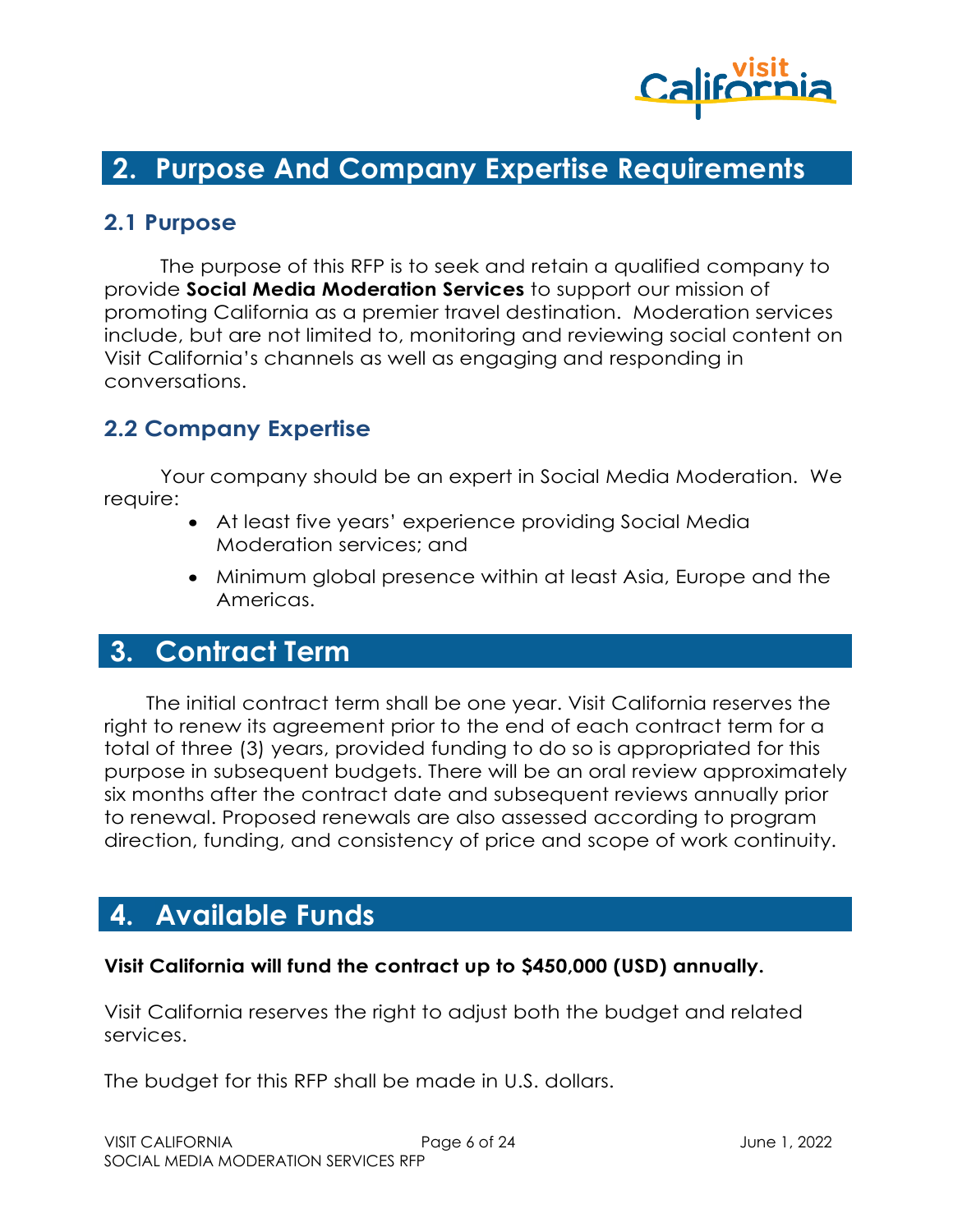

#### <span id="page-6-0"></span>**5. Evaluation Process & Criteria**

Visit California will form a committee to evaluate the written proposals. The criteria for the scoring of the proposals are included as **Attachment B**. The committee may at any time during the evaluation process seek clarification from Proposers regarding any information contained within their proposal. Final scores for each Proposer will reflect a consensus of the evaluation committee. Any attempt by a Proposer to contact a member of the evaluation committee outside the RFP process to gain knowledge or an advantage, may result in disqualification of Proposer.

The top finalists chosen by the evaluation committee will be asked to provide oral presentations to the evaluation committee. All proposers and key team members working on the account should ensure they are available for the on-site visits during the dates presented in the Tentative Schedule. After the oral presentations, there will be a question and answer period. You will be notified of the total presentation time. In addition to Proposer management, key personnel performing day to day activities will be requested to attend.

*Please note: Upon completing the selection process under this RFP, Visit California will notify the winning Proposer and all other Proposers who were not selected. Visit California's deliberations are confidential. Accordingly, while we understand that non-selected proposers may wish to ascertain reasons for their non-selection, Visit California is unable to respond to any subsequent questions and/or requests for information as to why a company was not selected.*

#### <span id="page-6-1"></span>**6. Tentative RFP Schedule**

This tentative schedule may be altered at any time at the discretion of Visit California.

| <b>Deadline</b> | RFP Event               |
|-----------------|-------------------------|
| June 1, 2022    | RFP public announcement |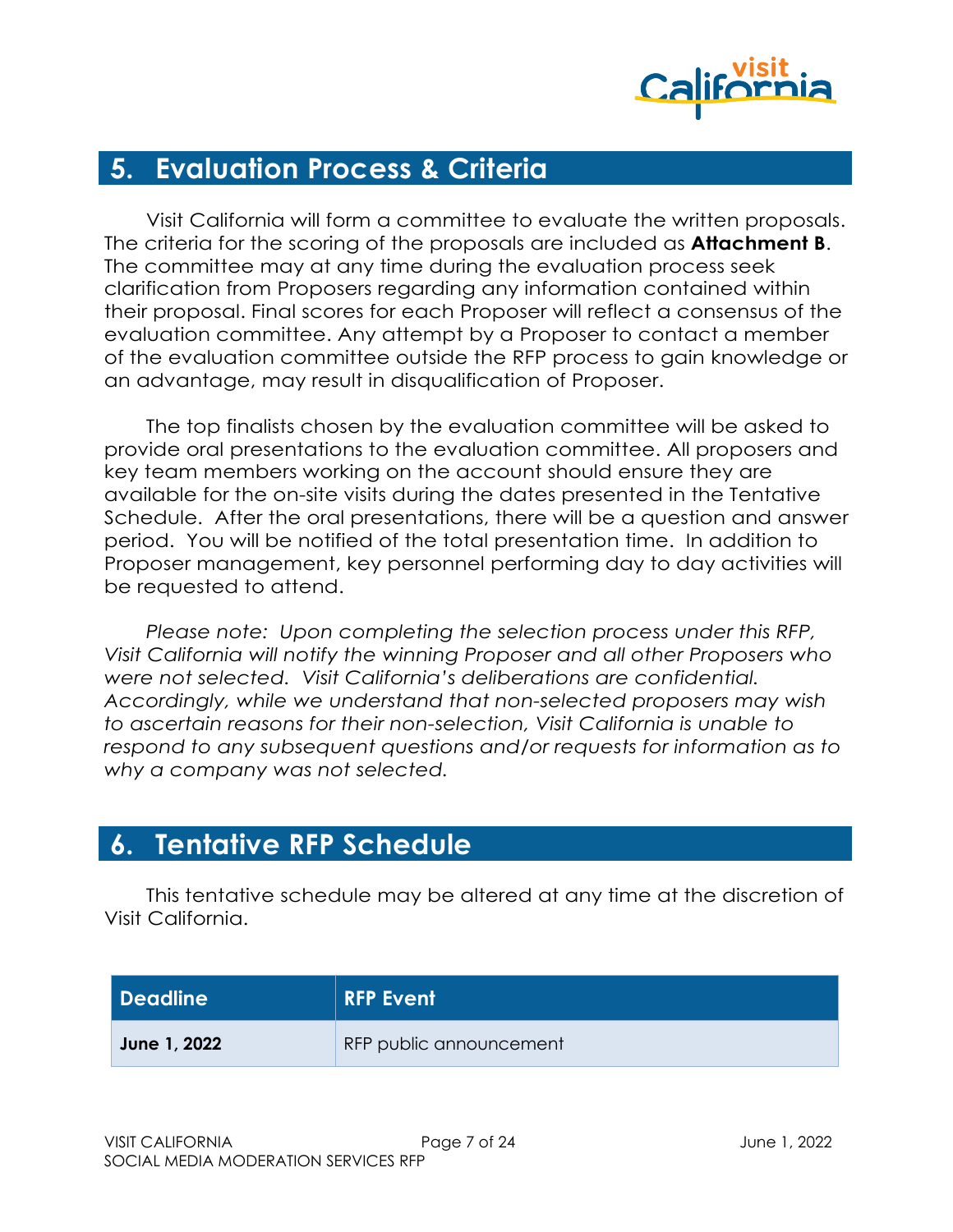

| <b>Deadline</b>                        | <b>RFP Event</b>                                             |  |  |
|----------------------------------------|--------------------------------------------------------------|--|--|
| By June 17, 2022<br>(by 4:00pm PST)    | Deadline for agencies to submit Intent to Bid                |  |  |
| By June 17, 2022<br>(by 4:00pm PST)    | Deadline for agencies to submit Questions                    |  |  |
| June 24, 2022                          | Posting of Q&A on website                                    |  |  |
| <b>July 8, 2022</b><br>(by 4:00pm PST) | Deadline for the agencies to submit proposal                 |  |  |
| <b>July 15, 2022</b>                   | Compliance review completed – Committee review<br>begins     |  |  |
| <b>Week of July 25, 2022</b>           | Finalists selected and notified                              |  |  |
| Week of August 1, 2022                 | Discovery/Pre-Calls with qualified proposers (if applicable) |  |  |
| Week of September 13,<br>2022          | Management conducts oral interviews                          |  |  |
| Week of September 26,<br>2022          | Selected proposer announced – contract negotiations<br>begin |  |  |
| <b>November 1, 2022</b>                | Commencement date of new contract                            |  |  |

#### <span id="page-7-0"></span>**7. Minimum Requirements**

#### **7.1 Questions**

All Proposers wishing clarification of this RFP must submit questions via email to: RFP Submissions rfps@visitcalifornia.com by the date and time referenced in Section 6, Tentative Schedule. **Prior to submitting questions, please review the questions and answers located on our website at:**

#### **http://industry.visitcalifornia.com/About-Visit-California/Requests-for-Proposals**

#### **7.2 Notice of Intent to Bid**

Notice of Intent to Bid **(Attachment A)** must be returned by June 17, 2022 at 4:00 pm, PST. The notice must be submitted via e-mail to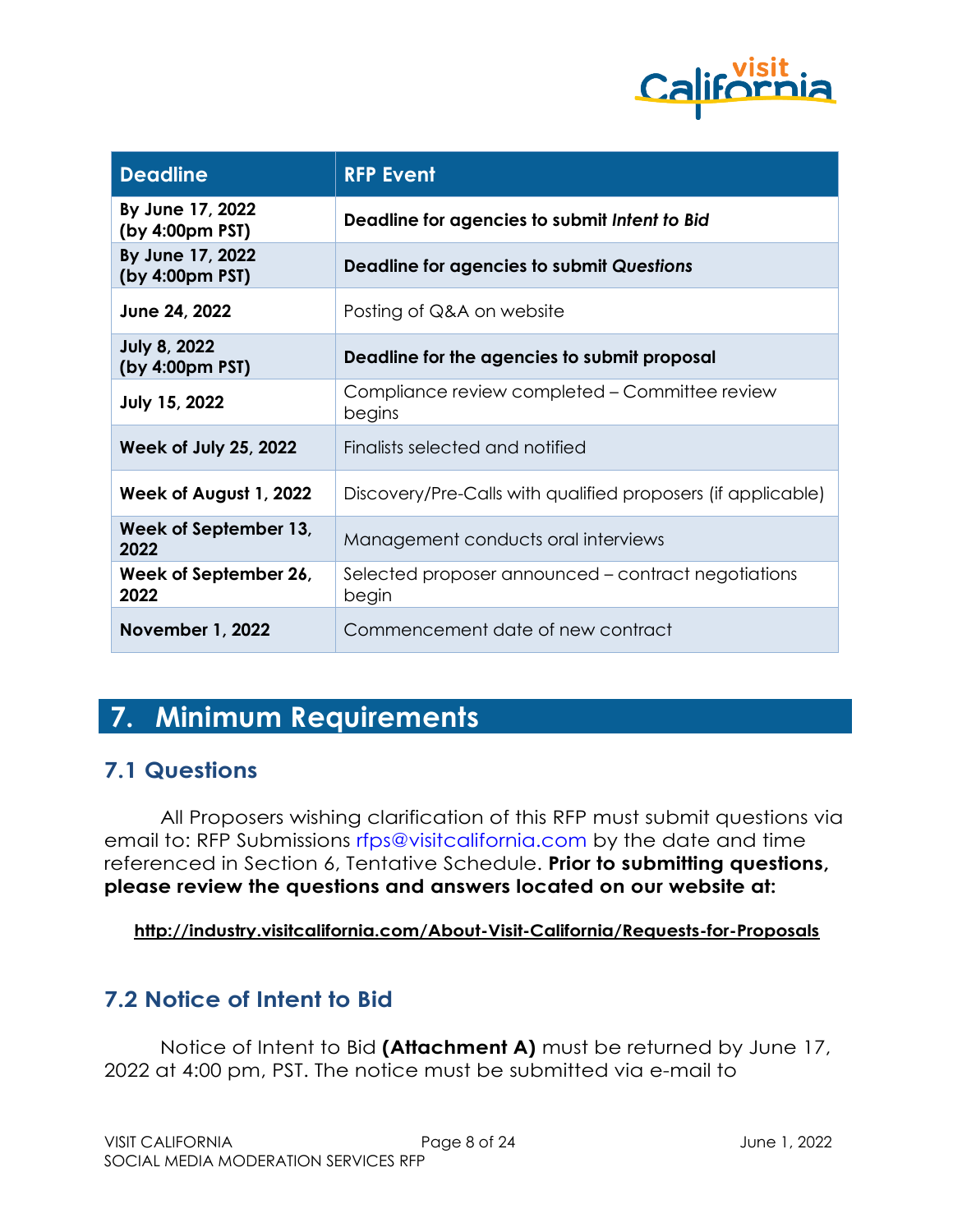

rfps@visitcalifornia.com. The Notice of Intent to Bid is non-binding; however, it ensures the receipt of all addenda related to this RFP. Proposals will be accepted only from applicants who submitted a timely Notice of Intent to Bid.

#### **7.3 Budget Form**

A complete Budget Form **(Attachment C)** must be included, in the excel file format provided with this RFP, and must include all requested budget line items before submission. All costs associated with the Scope of Work must be included in the format provided in U.S. dollars. Costs for developing proposals are entirely the responsibility of the proposer and shall not be reimbursed by Visit California. All proposers agree that budget costs submitted with their proposals are valid for 180 days from the date Visit California receives your proposal.

#### **7.4 Financial Statements**

Proposers are required to demonstrate financial viability for maintaining an account of this size. Please provide **one copy** of GAAP / IAS compliant YoY Comparative financial statements, including but not limited to:

- Income Statement: and
- Balance Sheet

All of the above Financial Statements must be the most recent statements available, but no more than 12 months old. Financial statements can be submitted on-line or be submitted in a sealed envelope addressed and mailed to Mr. Matt Sabbatini, COO, RFP Submissions - Visit California at the address listed on page 18. After review, all financial statements will be destroyed or returned to Proposer.

If Proposer would like a **Non-Disclosure Agreement** (NDA) signed, please complete, sign, and return the NDA **(Attachment D)** along with your Intent to Bid form by the date specified in the Tentative Schedule.

If a proposal is a joint proposal, you must submit financial statements for both Proposers.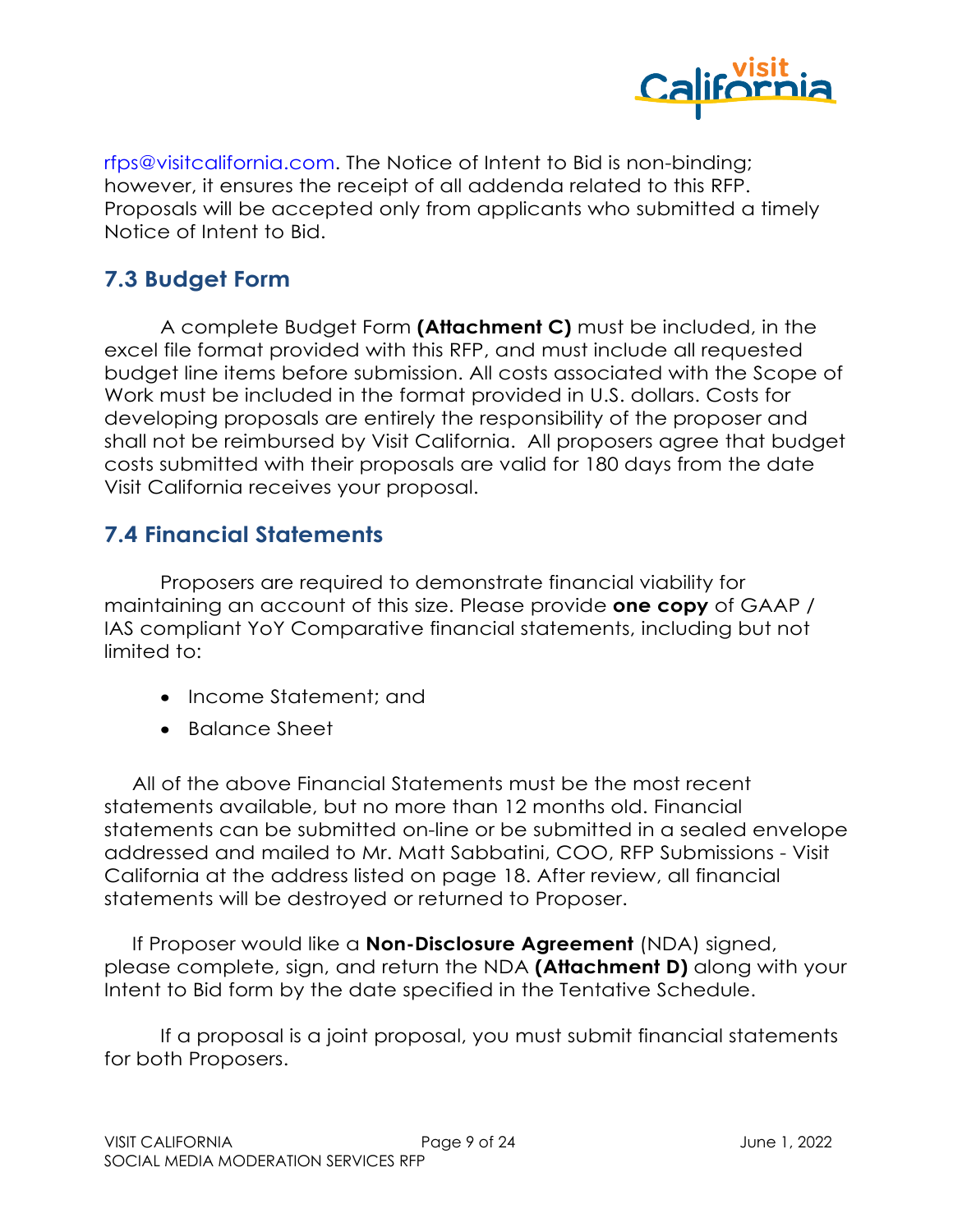

*Please note that financial statements are not optional, but a minimum requirement, even for private companies. Proposers who do not provide financial statements will not be considered.*

#### **7.5 Other Minimum Requirements**

We seek a partner with the following minimum experience:

- At least five years experience providing Social Media Moderation services; and
- A global presence, at a minimum within Asia, Europe and the Americas.

All proposals submitted shall become the property of Visit California and shall not be returned to the Proposer. Visit California also reserves the right to:

- Adjust the RFP timeline
- Award all, part, or none of this RFP to any number of proposers.
- Reject any and all bids
- Waive any or all mandatory requirements if no proposers meet one or more of the requirements
- Cancel this RFP
- Revise the amount of funds available under this RFP
- Amend this RFP as needed; and
- Not select a vendor or award a contract from this RFP

#### **Proposals may be rejected if minimum requirements are not met.**

#### <span id="page-9-0"></span>**8. Content of Proposal**

Your proposal should be based on a full year of activities. Each proposer must include a complete and detailed discussion, in a narrative format, for each of the items listed in sections 8.1 – 8.6 and 9.2 below. The discussion of these items will be used to evaluate the proposer's qualifications for effectively delivering the requirements outlined within this RFP.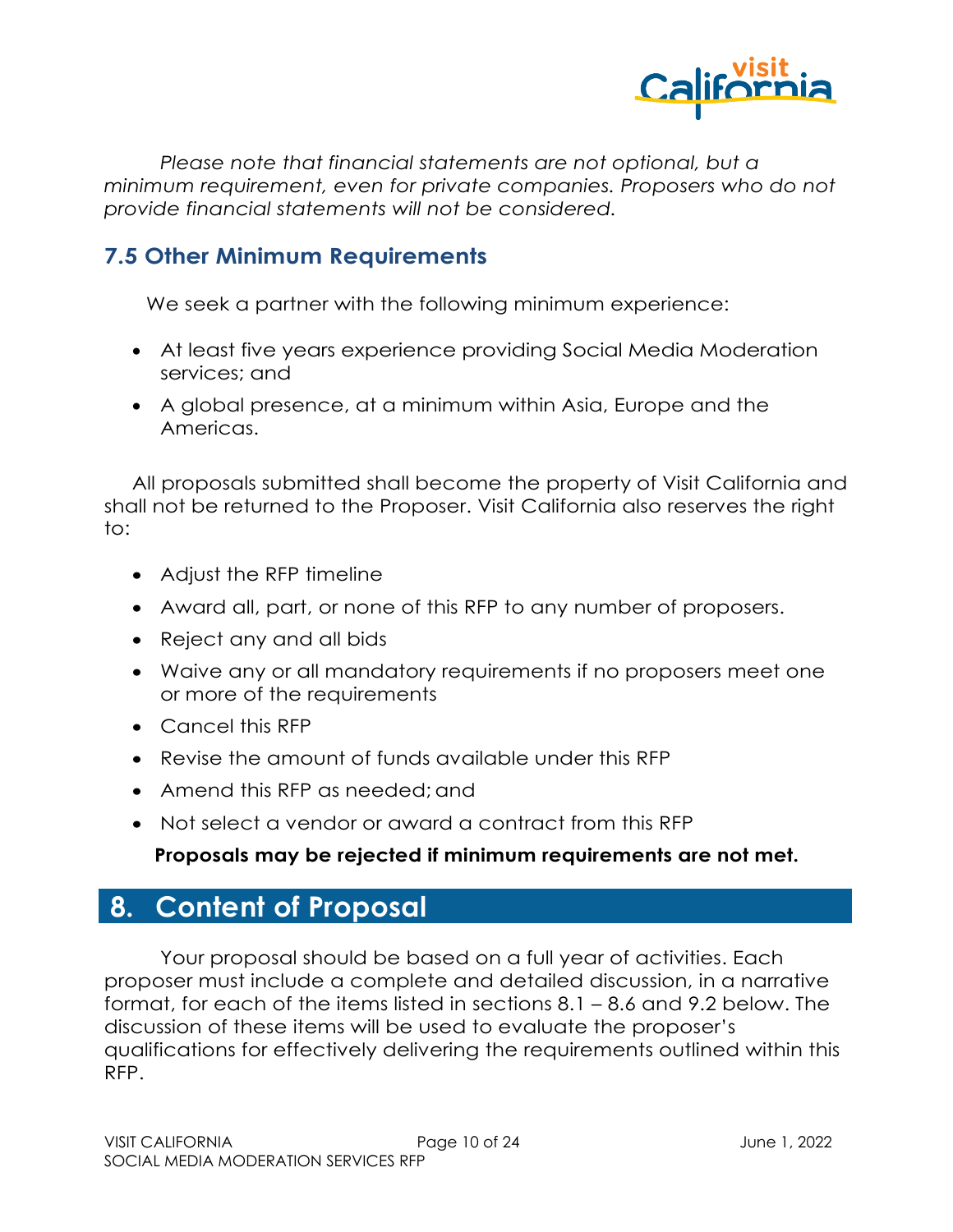

Your discussion should include the details and strategies of how you intend to accomplish the tasks involved, your experience in accomplishing those tasks, estimated timeframes for accomplishing those tasks, an implementation schedule, and any deliverables you may provide that will be derived from those tasks. In addition, you should also include a discussion of any relevant managerial experience, examples of any relevant past projects that demonstrate your skills and qualifications, and any other relevant information and evidence to support your skills and qualifications for successfully executing this scope of work and meeting our objectives.

Please note that the Scope of Work and all tasks involved will be subject to negotiation between Visit California and the awardee for the initial contract period. The details of your proposal will be used to negotiate the contract scope of work, and to evaluate your overall proposal as described in **Attachment B**, Proposal Evaluation Criteria.

#### **8.1 Services and Activities**

- Provide a letter of interest and executive summary of the proposal.
- Provide a description of the nature of the proposer's services and activities.
- Provide the year in which the company was formed.
- Note the company's history and expertise in Social Media Moderation.
- Note your company's global reach.
- List the address from which the primary work on the contract would be performed (if applicable).
- List the size of the organization by headcount.
- List the number of full-time and part-time employees. Do not list any subcontractors in this section.
- Provide a current and past client list.

#### **8.2 Conflict of Interest**

• The proposer must certify that there is no conflict of Interest between any existing contracts. Client relationships that could potentially be a conflict of interest must be listed together with a discussion of how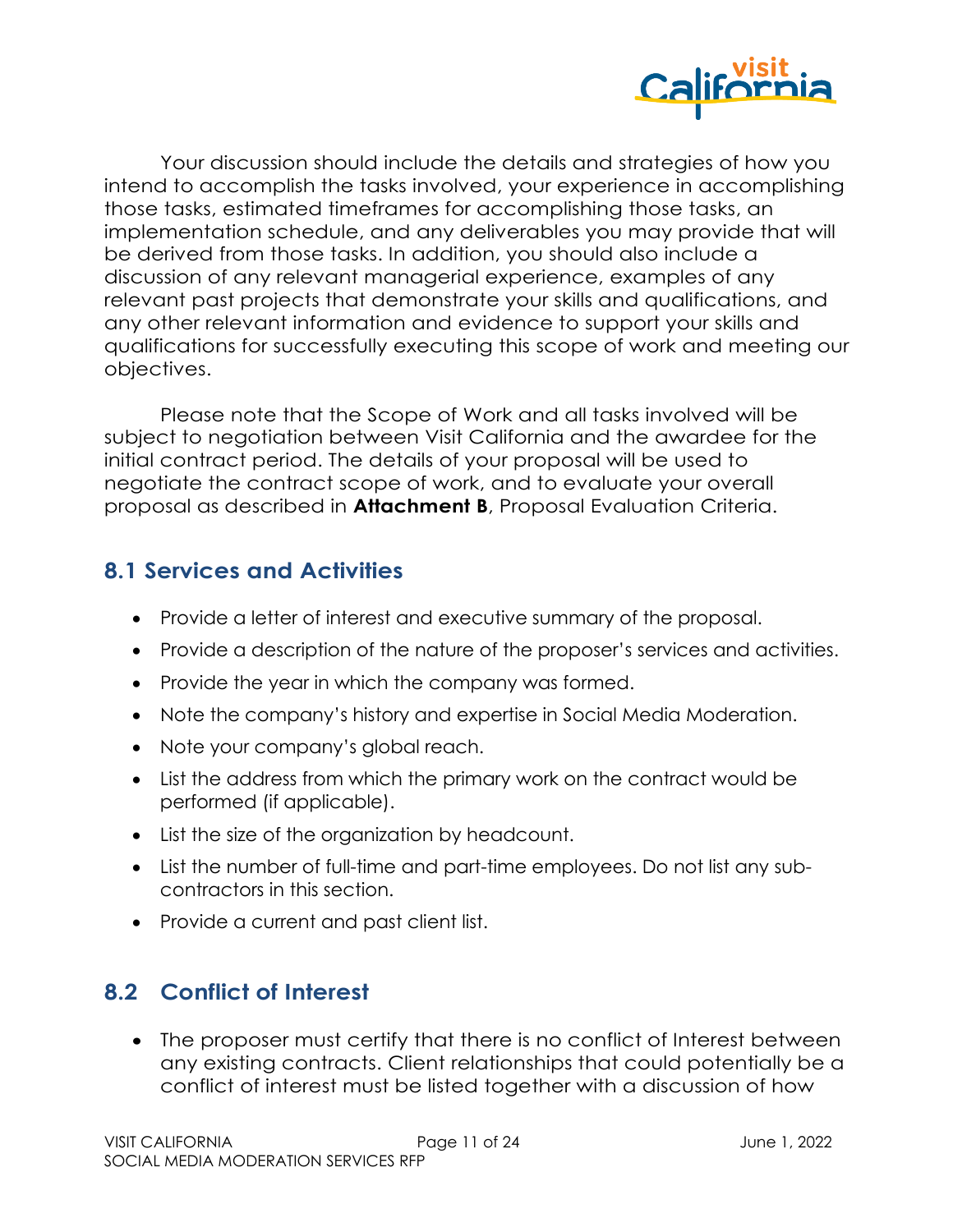

the Proposer will resolve the potential conflict of interest and receive approval from other clients, if needed, prior to the oral interviews.

#### **8.3 Personnel / Management**

The proposer shall identify:

- The contract manager for this work; and
- The individuals who will be conducting the day-to-day work.

For all individuals assigned to this account, please provide:

- Current resumes/curriculum vitae (CV) demonstrating qualifications related to this RFP. Include the length of time with the agency, as well as length of time in the industry; and
- Provide an organizational chart for the management and staff that will be assigned to this account.

#### **8.4 Subcontractors**

The proposer should identify all proposed subcontractors for work that exceeds US\$5,000. For each subcontractor:

- Document which portions of service will be performed by subcontractor;
- Describe their ability to perform the work;
- Provide the name and background of their company, if applicable; and
- Submit resumes of the proposed subcontractor's key personnel, including those conducting day to day work.

The use of subcontractors is subject to approval by the President and CEO of Visit California. Therefore, not all work recommended by the proposer will necessarily be approved and not all subcontractors listed in the Proposal will necessarily be selected. The proposer must make it clear to any subcontractors included in the proposal that even if the proposer is selected, the subcontractors may not necessarily be selected.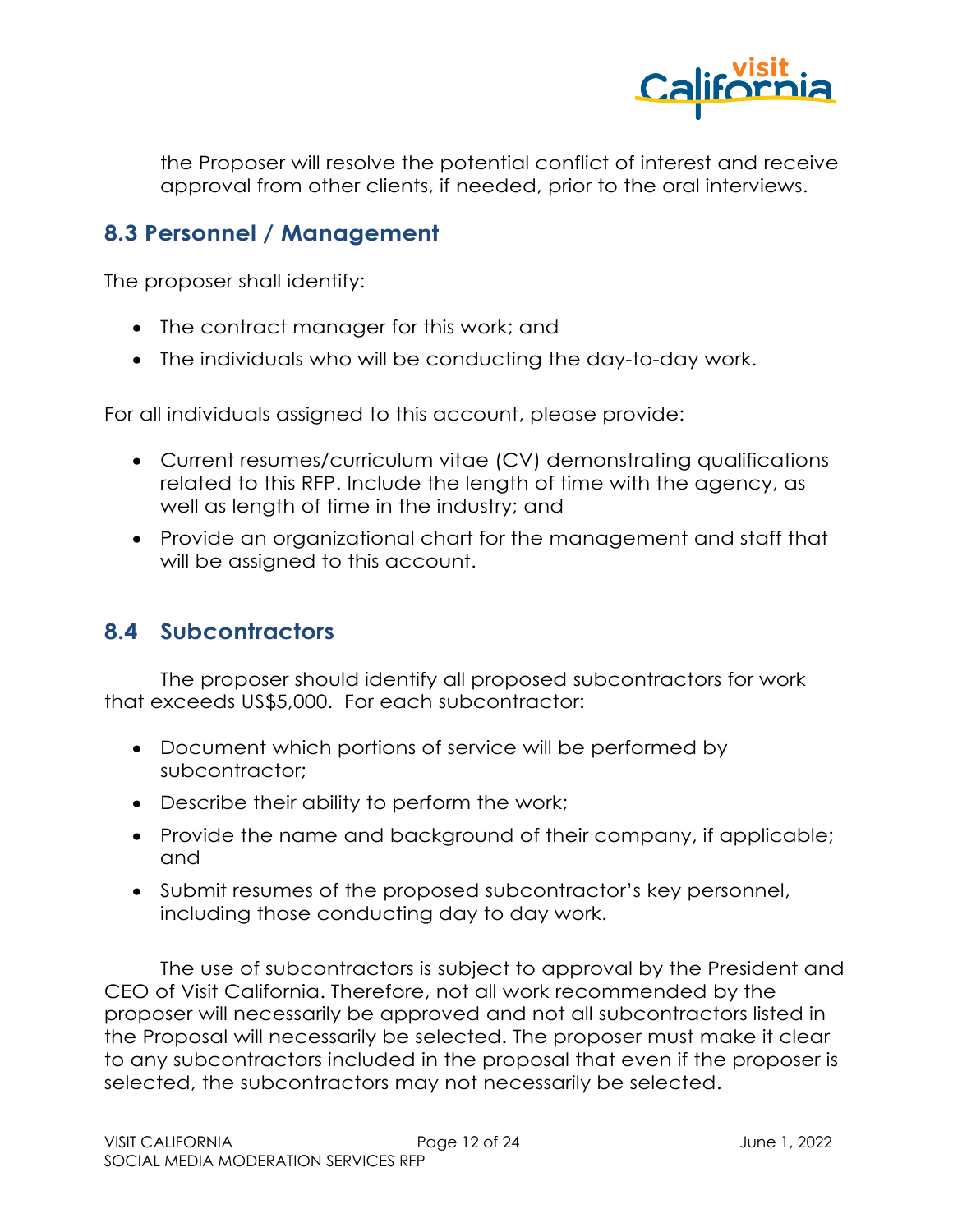

#### **8.5 Project Management Philosophy & Methodology**

The proposer shall identify:

- Preferred project management methodology and the organization's overall philosophy/strategy for adoption with new customers.
- Proposed approach to implement this methodology in the first 30, 60, and 90 days of being awarded this RFP.
- Proposed sprint schedule, including all relevant meetings and proposed attendees.
- Defined discovery process for new feature requests and/or enhancements.
- What tools/resources will be used to effectively implement this philosophy/methodology.
- Defined Project team roles and responsibilities, both for organization and for Visit California.
- Proposed process for change management.
- Proposed communication methods and channels.
- Proposed process for managing the triple constraint triangle (time, scope, and money) with projects.

#### **8.6 Proposal Scope of Work**

Company will provide global social media management, including moderation, engagement, escalations and social monitoring services. Company must have quality resources in each specified country that have the capacity to learn and understand the California brand. Ex-patriots living in the United States are also acceptable. Please provide details about your resources for each country and your ability to deliver the required services. Please base your bids on the following Scope of Work and key activities:

- Provide monitoring, moderation, engagement, and escalation services for Visit California's social channels, including reviewing comments on social channels 24 hours a day, 7 days a week.
- Conduct organic social listening, removal of unacceptable content, and engagement with fans. Company will escalate issues as they arise.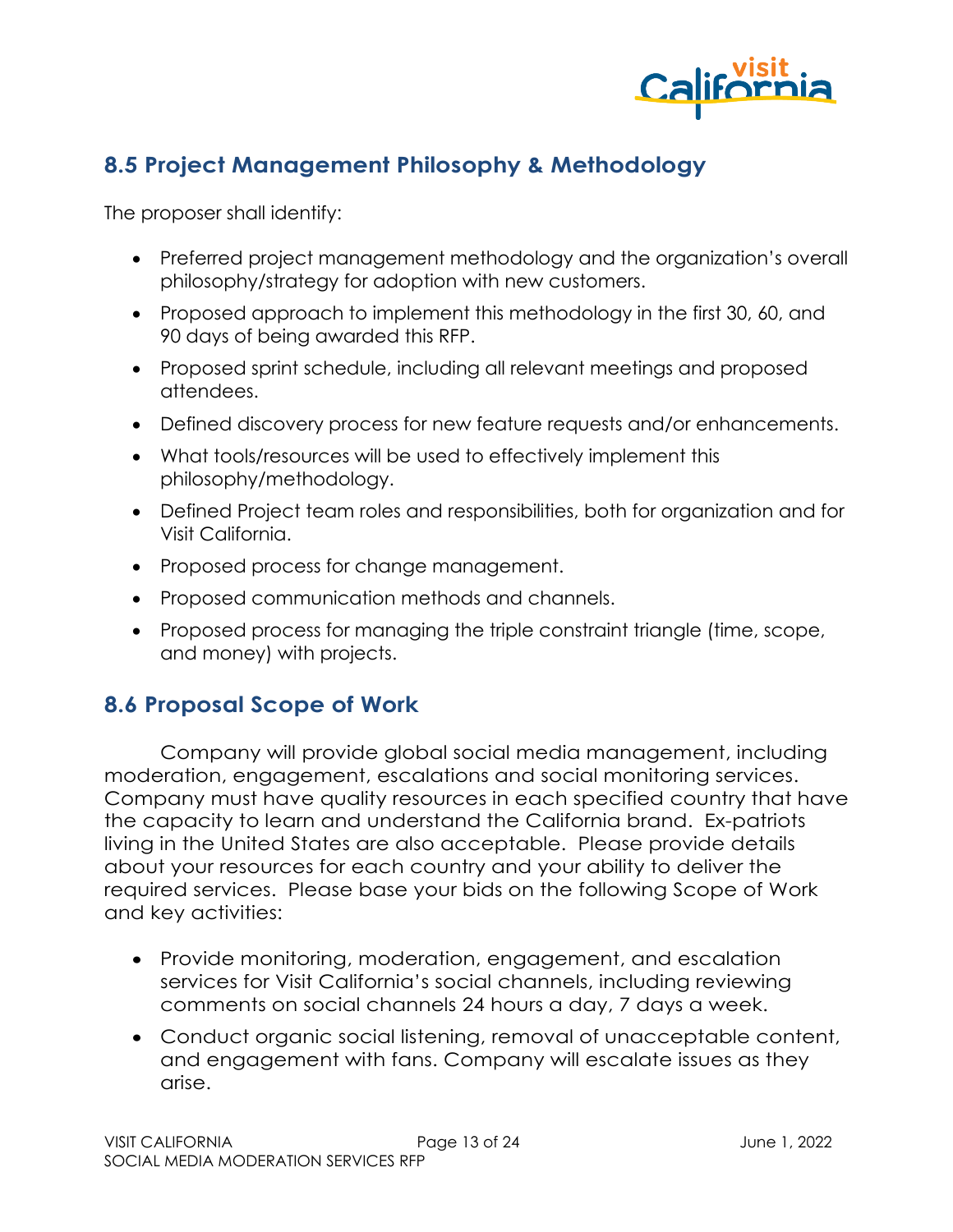

- Monitoring Destination Marketing Organization (DMO) and industry partner activity to highlight content of interest to Visit California.
- Monitor activity for influencers working with Visit California, specifically their posts, hashtags and keywords.
- Engage with influencers currently working with Visit California.
- Collaborate with other agency partners for developing, executing, and reporting on campaign initiatives, specific to conversation and engagement in the social space.
- In-depth analysis, recommendations and next steps on results from reporting.
- Provide guidance and strategy for moderation as it pertains to the Visit California brand voice and tone.
- Provide crisis management support.
- Provide monthly reporting and tagging on Sprout Social.
- Attend Visit California meetings, on average of 2 days per week or 8 hours.
- Monitor and alert Visit California of world news updates that Visit California may want to be sensitive towards, in both domestic and international markets.

#### *Reporting*

- Company must have a social listening tool to meet objectives.
- Channel analytics and optimizations, and market-specific research reports generated monthly, and four reports generated as per Visit California Specifications:
	- o Social update in U.S. and supported international markets on weekly calls.
	- o Detailed report on all US and international social channels with Year Over Year and Month Over Month comparison (Monthly).
	- o Board Meeting Reports (Quarterly).
	- o Campaign reports (Quarterly).
	- o End of year report with Year Over Year comparison.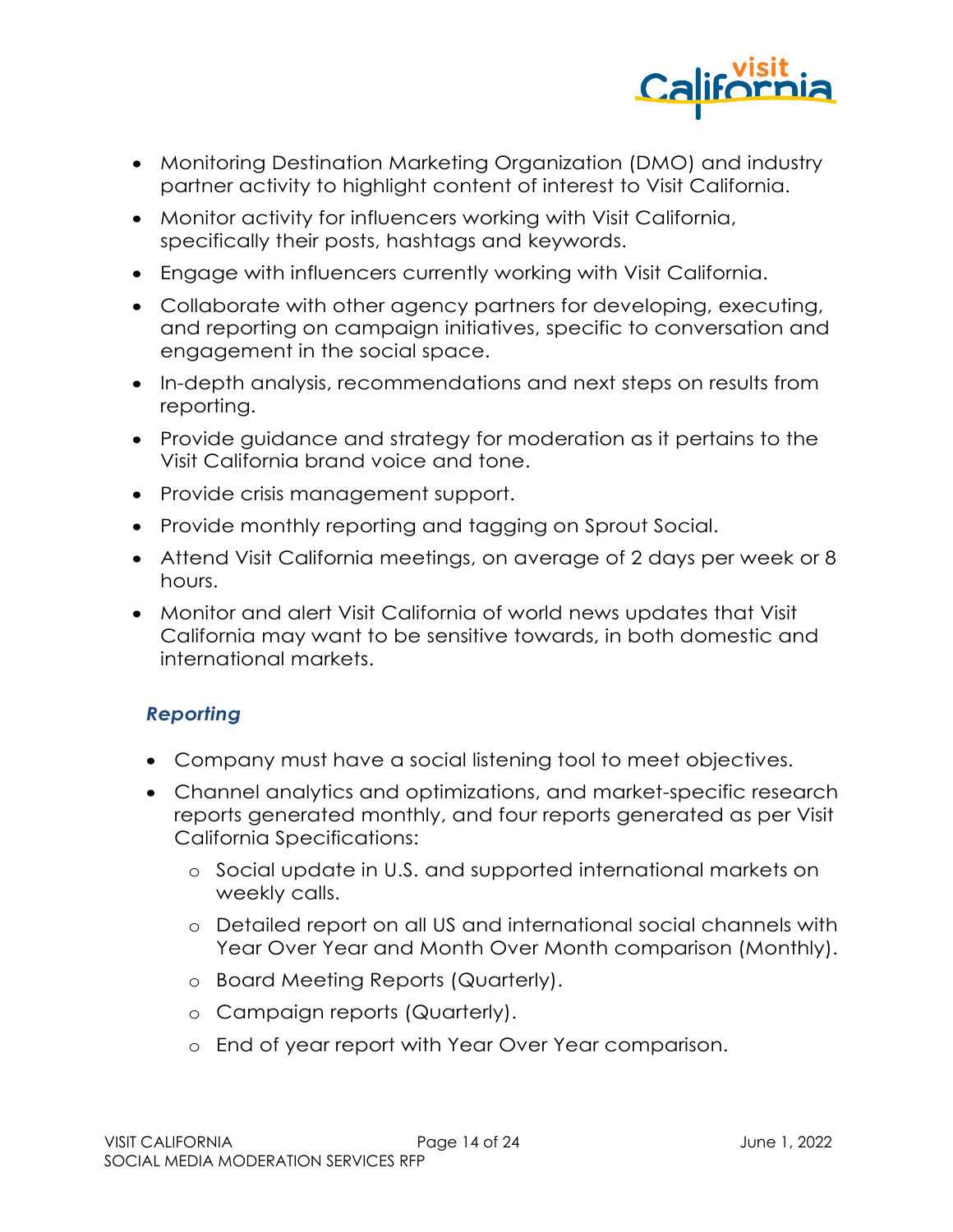

- Provide in-depth analysis on current status or performance of markets and social channels.
- Provide recommendations on key learnings, improvements, and best practices moving forward.

#### *Global Coverage Locations / Languages*

- United States (English)
- Canada (English and Canadian French)
- United Kingdom (English)
- China (Chinese: Traditional & Simplified)
- Australia (English)
- Mexico (Spanish)
- Brazil (Portuguese)
- Germany (German)
- Japan (Japanese)
- France (French)
- Korea (Korean)
- India (English)
- Italy (Italian)

#### *Daily Service Level Requirements / Activities by Language*

- 4 hours:
	- o English (US, UK, AUS)
	- o Chinese
	- o Spanish
	- o Portuguese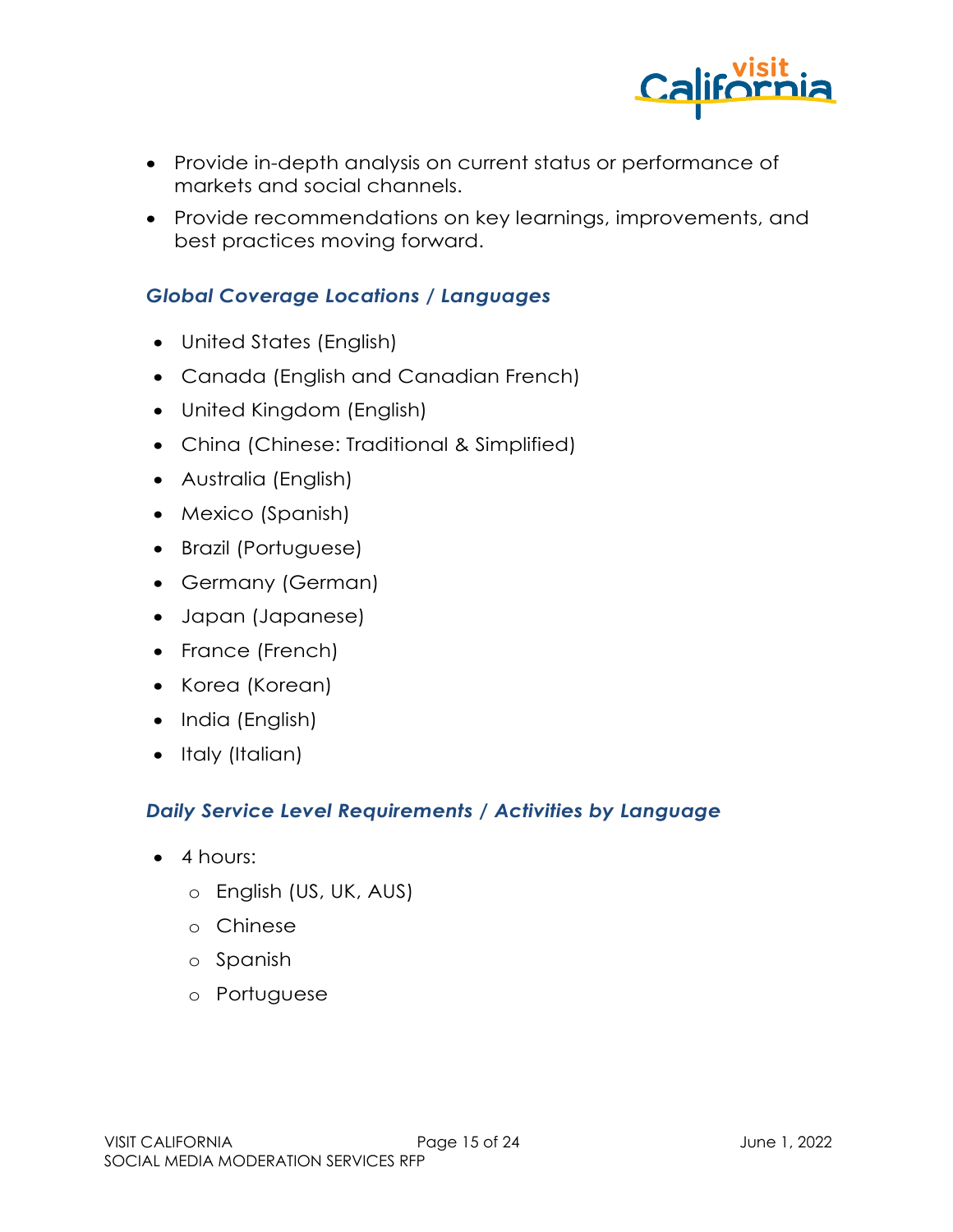

- 10 hours:
	- o English (India)
	- o German
	- o Japanese
	- o Korean
	- o Italian

#### *Other Service Activities / Requirements*

- Moderation of up to 500 pieces of content (aggregate totals) of content per day;
- Respond to customer questions/concerns with up to 250 pieces (aggregate totals) of content per month; and
- Utilize social listening tool to meet program objectives.

#### *Social Media Channels*

- Visit California Facebook:
	- o Domestic [\(http://www.facebook.com/visitcalifornia\)](http://www.facebook.com/visitcalifornia)
	- o Canada [\(http://www.facebook.com/visitcaliforniacanada\)](http://www.facebook.com/visitcaliforniacanada)
	- o France [\(http://www.facebook.com/visitcaliforniafrance\)](http://www.facebook.com/visitcaliforniafrance)
	- o Germany [\(http://www.facebook.com/visitcaliforniagermany\)](http://www.facebook.com/visitcaliforniagermany)
	- o Mexico [\(http://www.facebook.com/visitcaliforniamexico\)](http://www.facebook.com/visitcaliforniamexico)
	- o United Kingdom [\(http://www.facebook.com/visitcaliforniauk\)](http://www.facebook.com/visitcaliforniauk)
	- o Australia [\(http://www.facebook.com/visitcaliforniaaustralia\)](http://www.facebook.com/visitcaliforniaaustralia)
	- o Brazil [\(http://www.facebook.com/visitcaliforniabrasil\)](http://www.facebook.com/visitcaliforniabrasil)
	- o India [\(https://facebook.com/VisitCaliforniaIndia\)](https://facebook.com/VisitCaliforniaIndia)
	- o Italy [\(https://facebook.com/VisitCaliforniaItaly\)](https://facebook.com/VisitCaliforniaItaly)
	- o Japan [\(http://www.facebook.com/visitcaliforniajapan\)](http://www.facebook.com/visitcaliforniajapan)
	- o South Korea [\(http://www.facebook.com/visitcaliforniakorea\)](http://www.facebook.com/visitcaliforniakorea)
- Instagram [\(http://www.instagram.com/visitcalifornia\)](http://www.instagram.com/visitcalifornia)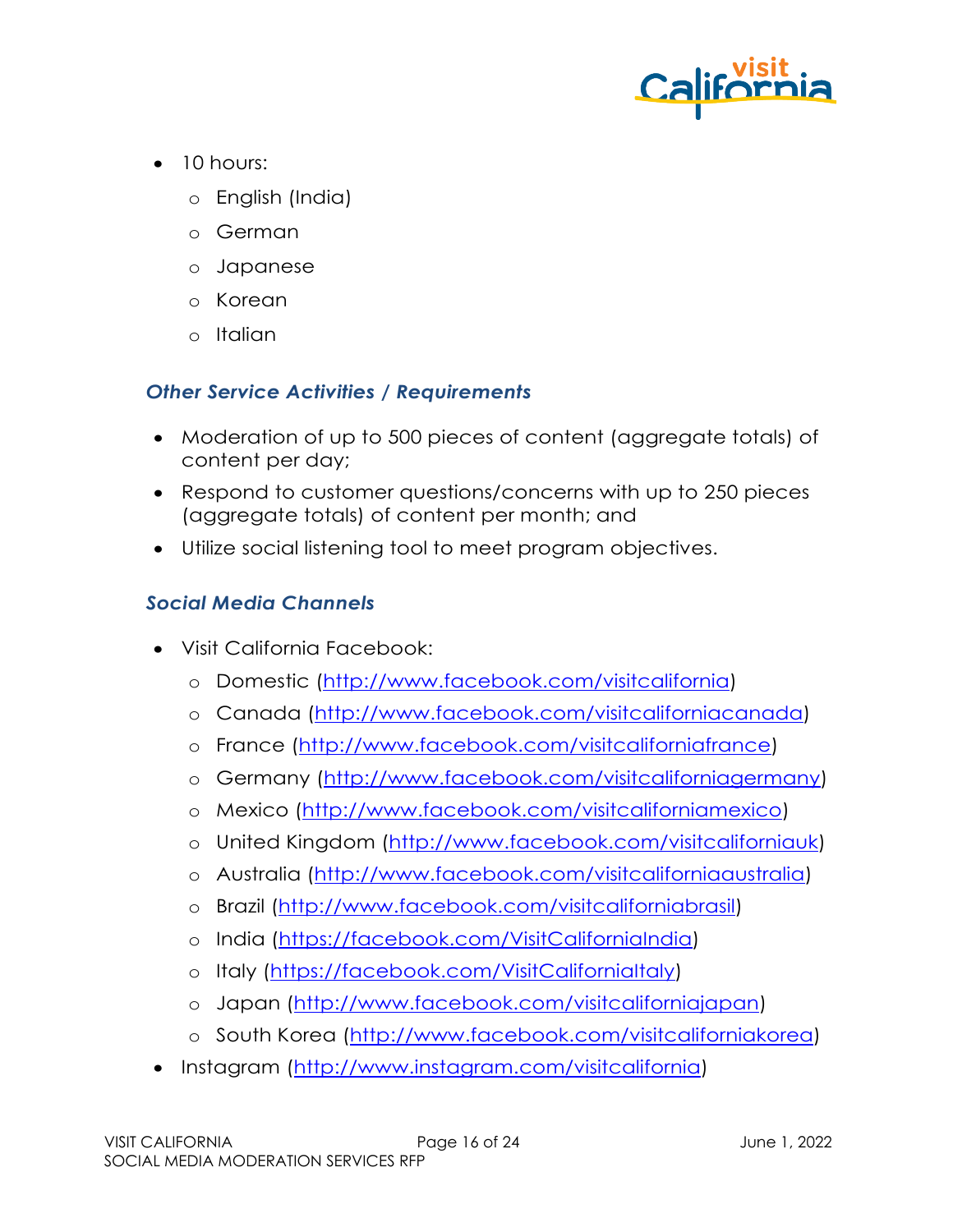

- Pinterest [\(https://www.pinterest.com/visitcalifornia/\)](https://www.pinterest.com/visitcalifornia/)
- Sina Weibo [\(https://weibo.com/cttccn\)](https://weibo.com/cttccn)
- TikTok [\(https://www.tiktok.com/@visitcalifornia\)](https://www.tiktok.com/@visitcalifornia)
- Twitter [\(http://twitter.com/visitca\)](http://twitter.com/visitca)
- WeChat (1 regional channel)
- YouTube [\(https://www.youtube.com/user/VisitCA\)](https://www.youtube.com/user/VisitCA)
- Other channels as determined by Visit California

### <span id="page-16-0"></span>**9. Billing and Related Requirements**

#### **9.1 Contract Requirements & W-8 / W-9**

The winner of the RFP will be required to abide by Visit California contracting requirements. Information on contracting requirements can be found at**:** 

<http://industry.visitcalifornia.com/About-Visit-California/Requests-for-Proposals/>

You will also be required to submit a United States Internal Revenue Service (IRS) Form W-8BEN-E or W-9.

#### **9.2 Internal Control Structure**

Please provide a detailed discussion of your internal control structure for ensuring the following controls are in place and operating effectively:

- Controls for ensuring exchange rates are calculated properly (if applicable);
- Controls for ensuring the accuracy of invoices from Proposer's subcontractors, and the accuracy of invoices provided to Visit California; and
- Controls for ensuring that no expenses are incurred without prior approval.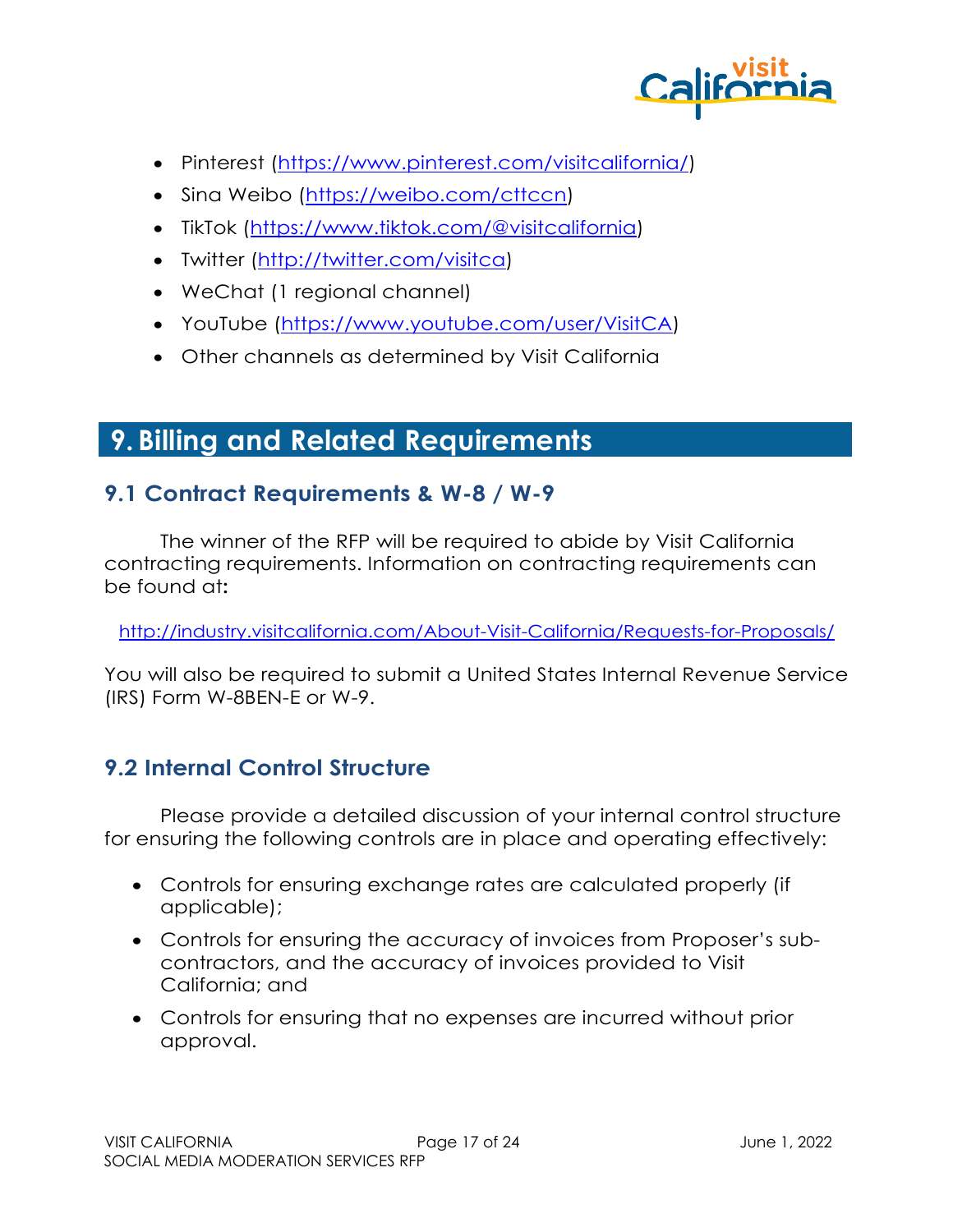

#### **9.3 Billing**

We limit contractor invoicing to two invoices per month. One invoice shall be for Administration & Overhead. The other invoice shall be for outof-pocket expenses. Receipts are required for all out-of-pocket expenses.

The budget for this RFP and all payments shall be made in U.S. dollars. All program and out-of-pocket costs will be reimbursed in the currency in which they were incurred. The RFP budget shall not be adjusted for the rate of currency exchange.

#### <span id="page-17-0"></span>**10. Proposal Submission**

Each bidder is required to deliver an electronic/PDF version of their proposal. Electronic versions of the proposal must be in PDF format and sent to RFP Submissions at [rfps@visitcalfornia.com.](mailto:rfps@visitcalfornia.com) You also have the option of delivering a hard copy of the proposal, but this is completely optional. If you would like to submit a hard copy it must be sent by courier such as FedEx or UPS by July 8, 2022 to:

> Visit California Request for Proposal: Social Media Moderation Services Attn: RFP Submissions 555 Capitol Mall, Suite 1100 Sacramento, CA 95814 USA

Please Note:

- **Proposals must be received by the date and time referenced in the Tentative Schedule.**
- **Late submissions will not be accepted.**
- **Proposal may not be Faxed.**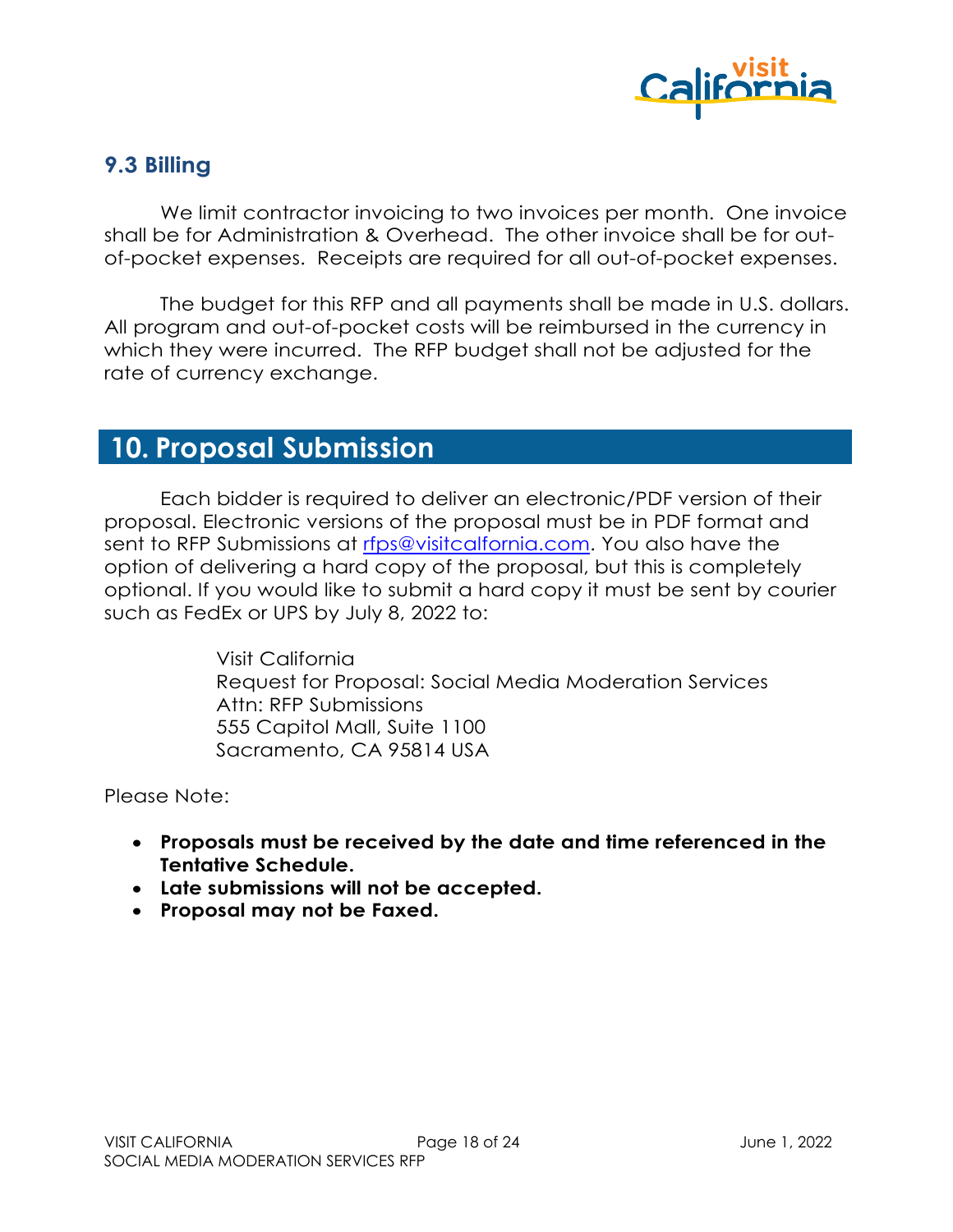

#### **ATTACHMENT A**

#### <span id="page-18-0"></span>**NOTICE OF INTENT TO BID SOCIAL MEDIA MODERATION SERVICES**

**Due: June 17, 2022** 4:00 PM PST

#### **Send to:**

[rfps@visitcalifornia.com](mailto:rfps@visitcalifornia.com)

| <b>Name of Proposer:</b> |  |
|--------------------------|--|
| <b>Contact Person:</b>   |  |
| <b>Mailing Address:</b>  |  |
| <b>Agency URL:</b>       |  |
| Telephone:               |  |
| <b>Fax Number:</b>       |  |
| <b>Email Address:</b>    |  |
| Signed:                  |  |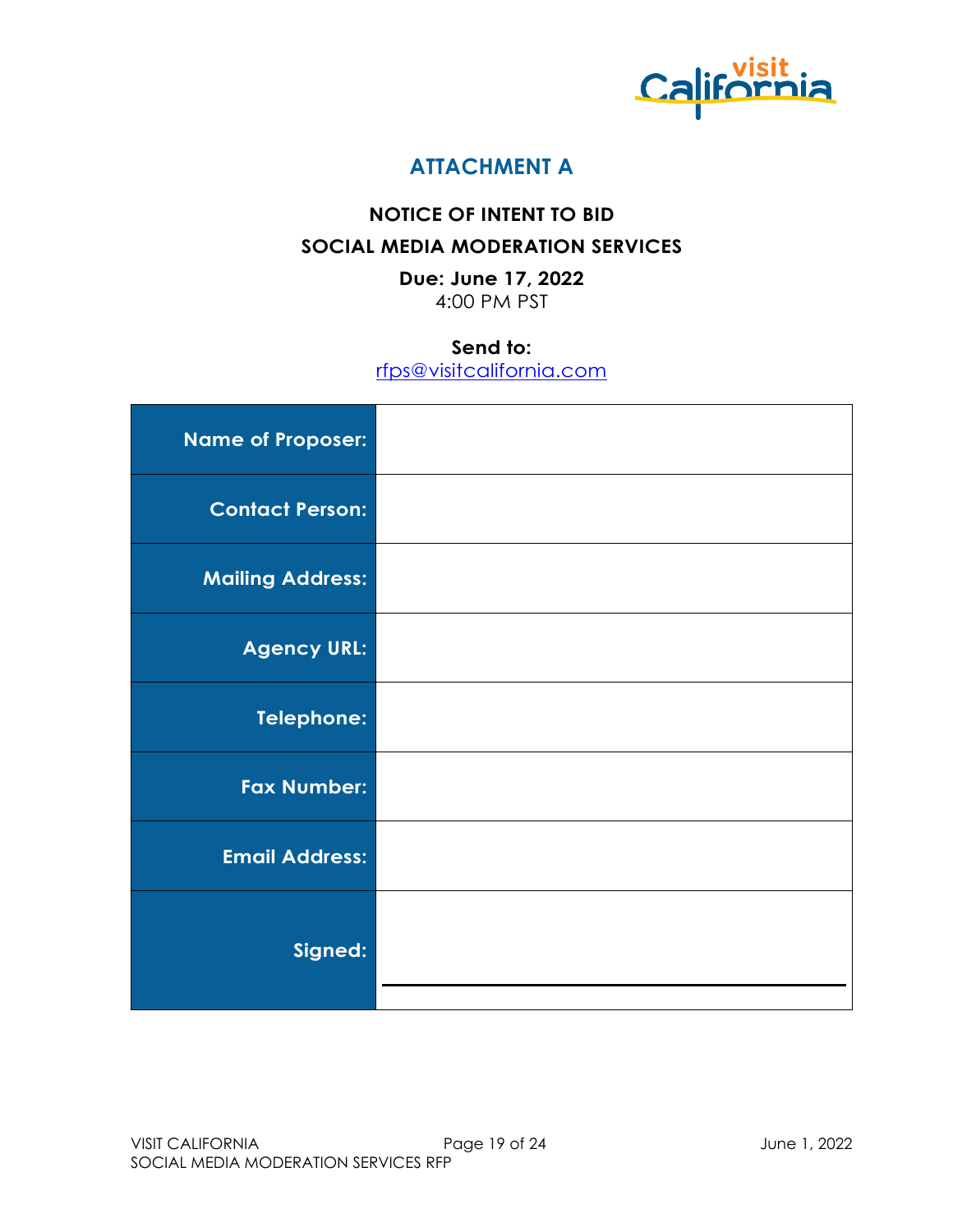

#### **ATTACHMENT B**

#### <span id="page-19-0"></span>**WRITTEN & ORAL PRESENTATION/PROPOSAL EVALUATION CRITERIA**

Written proposals will be reviewed, evaluated, and scored by an evaluation committee. The evaluation committee may, if they deem necessary, select certain proposers for oral interviews. Interviews apply only to the top finalists, as determined by the evaluation committee. Evaluation of written and oral proposals will be based on the following criteria.

|                                                                                                                                                                                                                   | Max.<br><b>Points</b> |
|-------------------------------------------------------------------------------------------------------------------------------------------------------------------------------------------------------------------|-----------------------|
| <b>1. OVERALL EXPERIENCE OF FIRM</b>                                                                                                                                                                              |                       |
| Our evaluation will include an assessment of such items as the history of your company,<br>your experience as it relates to the requirements within this RFP, evidence of past<br>performance, and related items. | 20                    |
| 2. SCOPE OF WORK                                                                                                                                                                                                  |                       |
| Our evaluation will include our assessment of your represented ability to perform duties<br>listed in the Scope of Work and your responses to the other proposal information<br>requirements.                     | 20                    |
| <b>3. FAMILIARITY WITH VISIT CALIFORNIA BRAND &amp; PRODUCT</b>                                                                                                                                                   |                       |
| Our evaluation will include our assessment of your understanding of our organization<br>and how you integrated this knowledge into your proposal, cultural fit, and related<br>items.                             | 10                    |
| <b>4. QUALIFICATIONS OF PERSONNEL</b>                                                                                                                                                                             |                       |
| Our evaluation will include an assessment of the qualifications, experience, and<br>creativity of your managerial team, staff, and subcontractors, and related items.                                             | 10                    |
| <b>5. CAPABILITIES</b>                                                                                                                                                                                            |                       |
| Our evaluation will include an assessment of your past performance related to this RFP<br>areas.                                                                                                                  | 20                    |
| <b>6. COST EFFECTIVENESS</b>                                                                                                                                                                                      |                       |
| The maximum services are provided in relation to the fees charged and value of overall<br>project. The budget is reasonable and appropriate.                                                                      | 20                    |
| <b>TOTAL POINTS</b>                                                                                                                                                                                               | 100                   |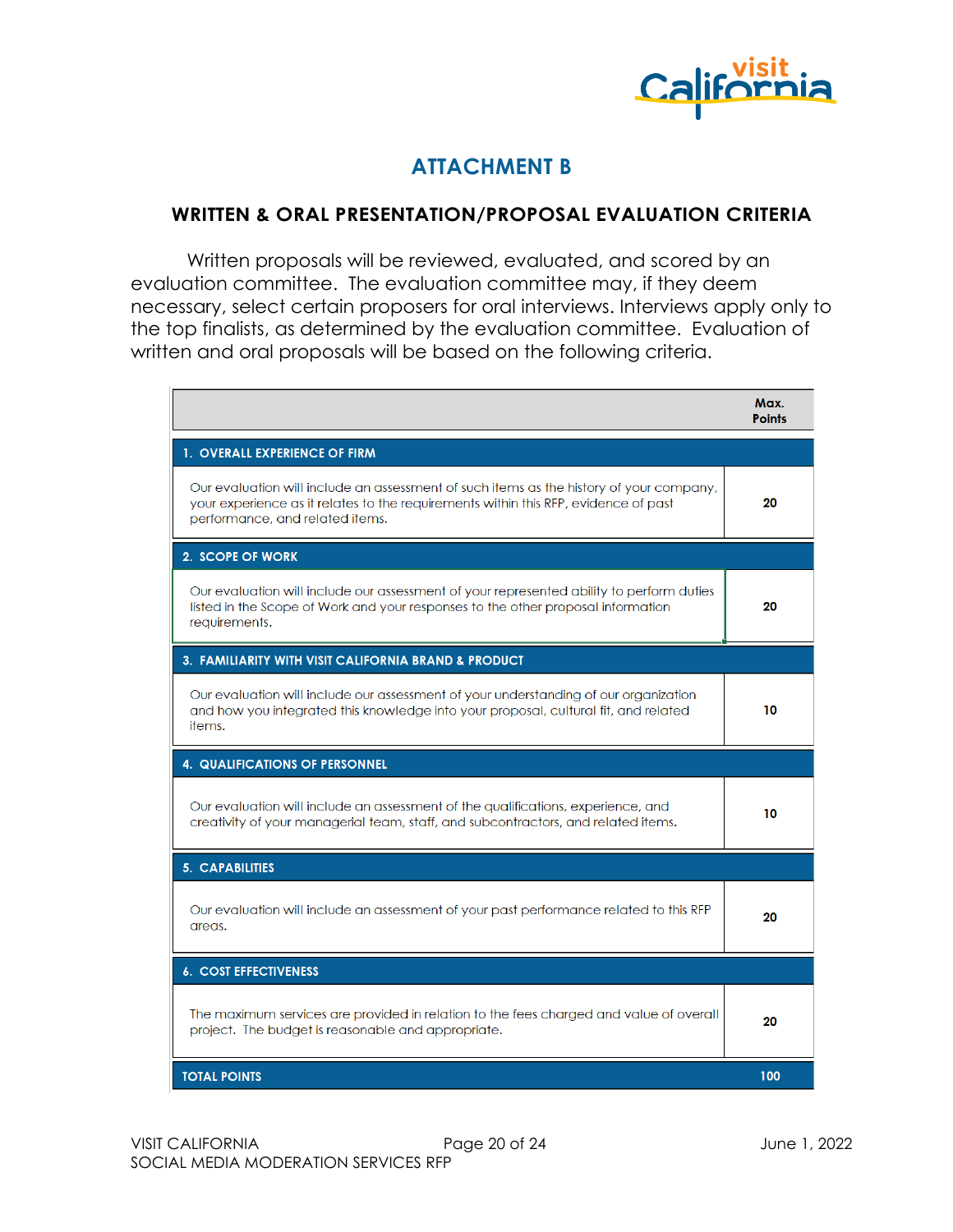

#### **Attachment C**

#### **BUDGET FORM**

#### **SOCIAL MEDIA MODERATION SERVICES**

<span id="page-20-0"></span>An excel version of both budget forms is required to be submitted, and can be found at: <https://industry.visitcalifornia.com/about/request-for-proposals>

#### **PROPOSED BUDGET**

| <b>Budget Line Items</b> | <b>Name of Service</b> |                           | Program<br>Cost             | % of Total |
|--------------------------|------------------------|---------------------------|-----------------------------|------------|
|                          |                        | $\boldsymbol{\mathsf{S}}$ | ٠                           | 0%         |
|                          |                        |                           |                             | $0\%$      |
|                          |                        |                           |                             | 0%         |
|                          |                        |                           |                             | $0\%$      |
|                          |                        |                           | ٠                           | 0%         |
|                          |                        |                           |                             | $0\%$      |
|                          |                        |                           |                             | 0%         |
|                          |                        |                           |                             | 0%         |
|                          |                        |                           |                             | $0\%$      |
|                          |                        |                           |                             | $0\%$      |
|                          |                        |                           |                             | $0\%$      |
|                          |                        |                           |                             | $0\%$      |
| <b>PROPOSED TOTAL</b>    |                        | $\mathsf{S}$              | $\mathcal{L}_{\mathcal{A}}$ |            |
|                          |                        |                           |                             |            |

#### **STAFFING BUDGETS**

| Title | <b>Years with Company</b> | <b>Years in Industry Field</b> | <b>Hourly Rate</b>     | % Time Assigned to<br><b>Account</b> |
|-------|---------------------------|--------------------------------|------------------------|--------------------------------------|
|       |                           |                                |                        |                                      |
|       |                           |                                |                        |                                      |
|       |                           |                                |                        |                                      |
|       |                           |                                |                        |                                      |
|       |                           |                                |                        |                                      |
|       |                           |                                |                        |                                      |
|       |                           |                                |                        |                                      |
|       |                           |                                |                        |                                      |
|       |                           |                                |                        |                                      |
|       |                           |                                |                        |                                      |
|       |                           |                                |                        |                                      |
|       |                           |                                |                        |                                      |
|       |                           |                                |                        |                                      |
|       |                           |                                |                        |                                      |
|       |                           |                                |                        |                                      |
|       |                           |                                |                        |                                      |
|       |                           |                                | <b>Number of FTE's</b> | 0.00                                 |

**Number of FTE's**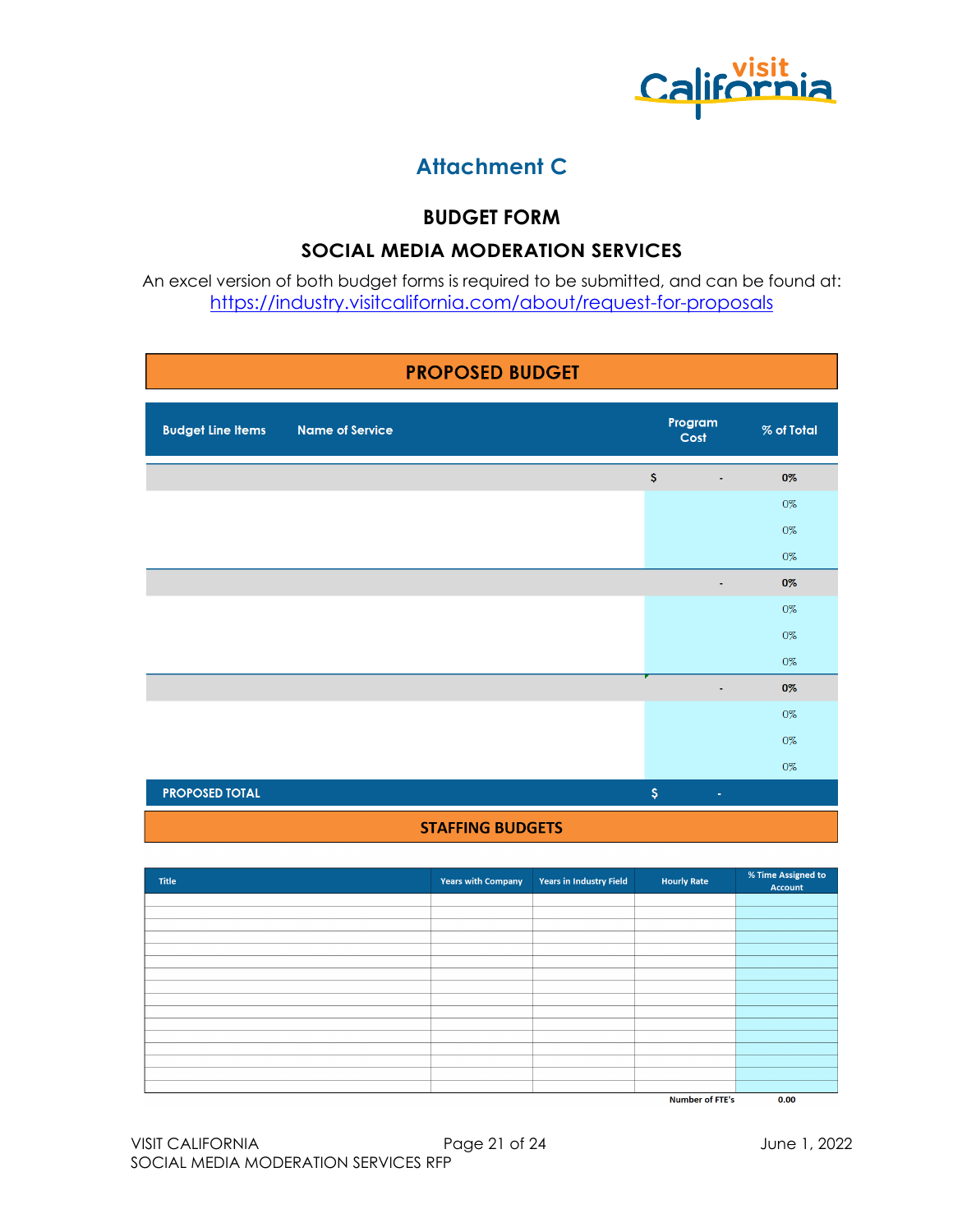

#### **Attachment D**

#### **NON-DISCLOSURE AGREEMENT (Proposal Information)**

<span id="page-21-0"></span>THIS NON-DISCLOSURE AGREEMENT ("**Agreement**") is made as of \_\_\_\_\_\_\_\_\_\_\_\_\_\_\_\_ ("**Effective Date**") by and between \_\_\_\_\_\_\_\_\_\_\_\_\_\_\_\_\_\_, a \_\_\_\_\_\_\_\_\_\_\_\_\_\_\_\_\_\_\_\_\_\_ ("**Disclosing Party**"), and the California Travel and Tourism Commission, a California nonprofit mutual benefit corporation dba Visit California ("**Receiving Party**"), on the following terms and conditions:

1. Background and Purpose. Receiving Party has issued a request for proposal to which Disclosing Party intends to respond with a proposal (the "**Proposal**"). The proposal and supporting documentation will contain certain financial and other business information that is considered confidential and proprietary information by the Disclosing Party (the "**Confidential Information**"). The Disclosing Party has agreed to provide and the Receiving Part has agreed to hold and use the Confidential Information pursuant to the terms and conditions of this Agreement.

2. Requirement to Retain Confidentiality. The Confidential Information is regarded by the Disclosing Party as highly valuable and is not known publicly. Its continued value depends, in part, on retaining its confidential nature. The requirements of this Agreement will apply to the Confidential Information for a period of three (3) years from the Effective Date.

3. Use or Disclosure of Confidential of Information. The Receiving Party recognizes that the improper use, disclosure or release of all or any portion of the Confidential Information could cause substantial damage to the Disclosing Party and its affiliates and damage his potential opportunities and revenues, and otherwise have a detrimental impact on the Disclosing Party. Accordingly, all Confidential Information received by the Receiving Party shall be (a) used solely for the purpose of the Receiving Party's evaluation of the Proposal, and (b) kept confidential and shall not be disclosed by Receiving Party in any manner whatsoever, in whole or in part, to any person who is not a party to this Agreement, or (ii) used or included in any information or reports disclosed or distributed by the Receiving Party to any person who is not a party to this Agreement; provided that Receiving Party is authorized to disclose the Confidential Information to affiliates, attorneys, agents, representatives, or employees of the Receiving Party who will review the Confidential Information in connection with the Proposal, subject to the terms and conditions of this Agreement.

4. Information Not Covered by Agreement; Disclosure under Legal Compulsion. Confidential Information shall not include such portions of the Confidential Information as are or become: (i) generally available to the public other than as a result of a disclosure in violation of this Agreement, (ii) available to a party to this Agreement on a non-confidential basis from a source (other than a party to this Agreement), which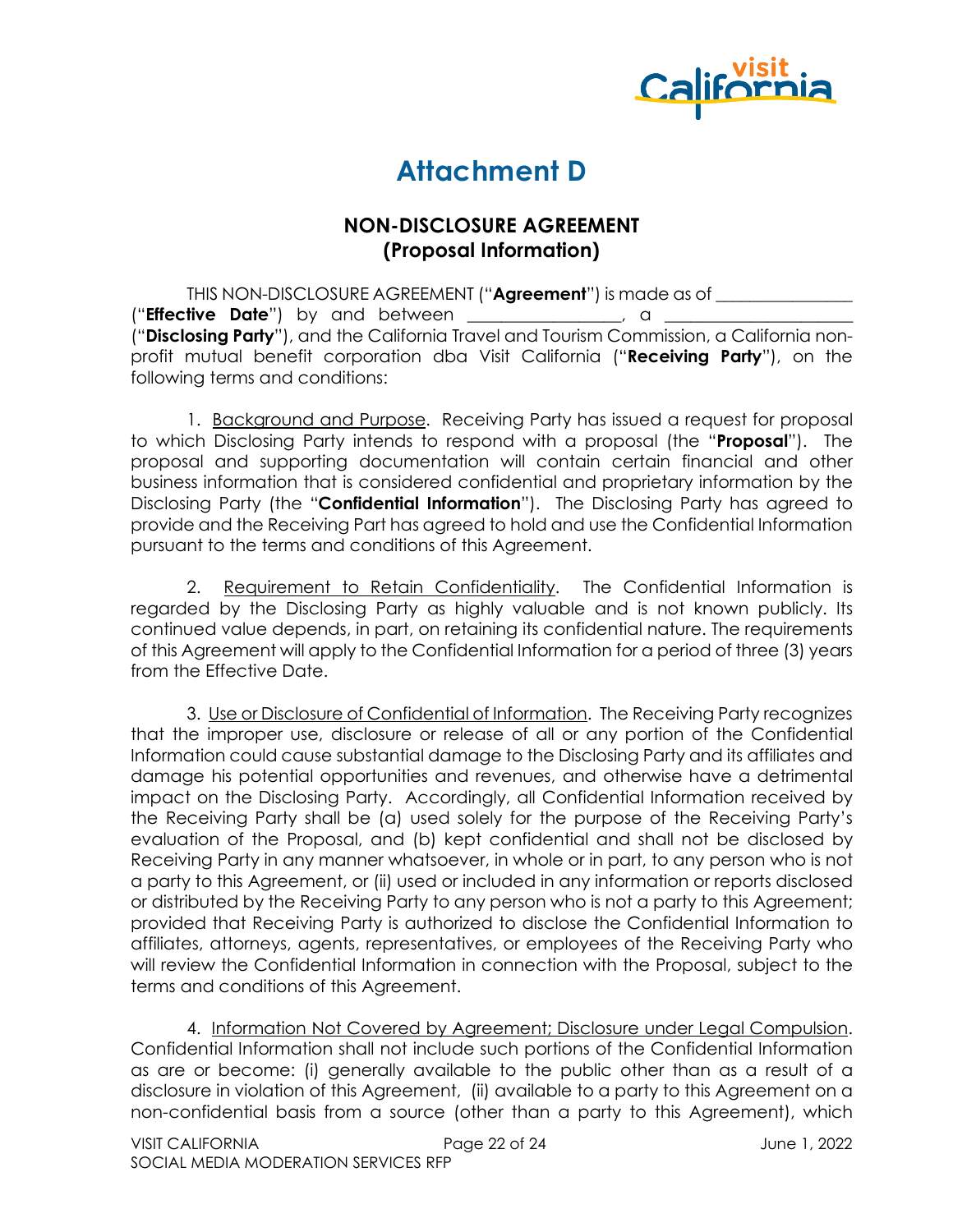

source is not prohibited from disclosing such Confidential Information by a legal, contractual, or fiduciary obligation, (iii) known by the Receiving Party prior to such disclosure as shown by credible evidence, or (iv) subject to a governmental, judicial, or administrative order, subpoena or discovery request. If the Receiving Party receives any subpoena, order or other document legally compelling the Receiving Party to disclose any of the Confidential Information, the Receiving Party shall provide the Disclosing Party with prompt written notice of such request so that the Disclosing Party may seek a protective order or other appropriate remedy and/or waive compliance with the provisions of this Agreement. If such protective order or other remedy is not obtained or not requested, the Receiving Party agrees that it shall furnish only that portion of the Confidential Information that it is advised by counsel that it is legally required to disclose and shall exercise reasonable efforts to obtain assurance that confidential treatment will be accorded the Confidential Information so disclosed. Additionally, notwithstanding the foregoing, Disclosing Party acknowledges and agrees that Receiving Party is subject to the California Public Records Act, ("PRA") and shall provide any materials and make any disclosures required for Receiving Party to comply with the PRA.

5. Safeguard Confidential Information. The Receiving Party agrees to safeguard all Confidential Information in a secure place and restrict the disclosure of any Confidential Information as provided herein.

6. Property. The Confidential Information shall remain the exclusive property of the Disclosing Party. Upon the termination of the discussions regarding the Proposal the Receiving Party shall return any documentation or recordings of the Confidential Information, together with all copies thereof, immediately to Disclosing Party, provided that Receiving Party may retain a copy in its records, pursuant to its records retention policy, subject to the continuing obligation of confidentiality with respect to such Confidential Information.

7. Attorneys' Fees; Prejudgment Interest. If the services of an attorney are required by any party to secure the performance of this Agreement or otherwise upon the breach or default of another party to this Agreement, or if any judicial remedy or arbitration is necessary to enforce or interpret any provision of this Agreement or the rights and duties of any person in relation thereto, the prevailing party shall be entitled to reasonable attorneys' fees, costs and other expenses, in addition to any other relief to which such party may be entitled.

8. Severability. If any provision of this Agreement is held by a court of competent jurisdiction to be invalid or unenforceable, the remainder of the Agreement which can be given effect without the invalid provision shall continue in full force and effect and shall in no way be impaired or invalidated.

9. Governing Law. The rights and obligations of the parties and the interpretation and performance of this Agreement shall be governed by the law of California, excluding its conflict of laws rules.